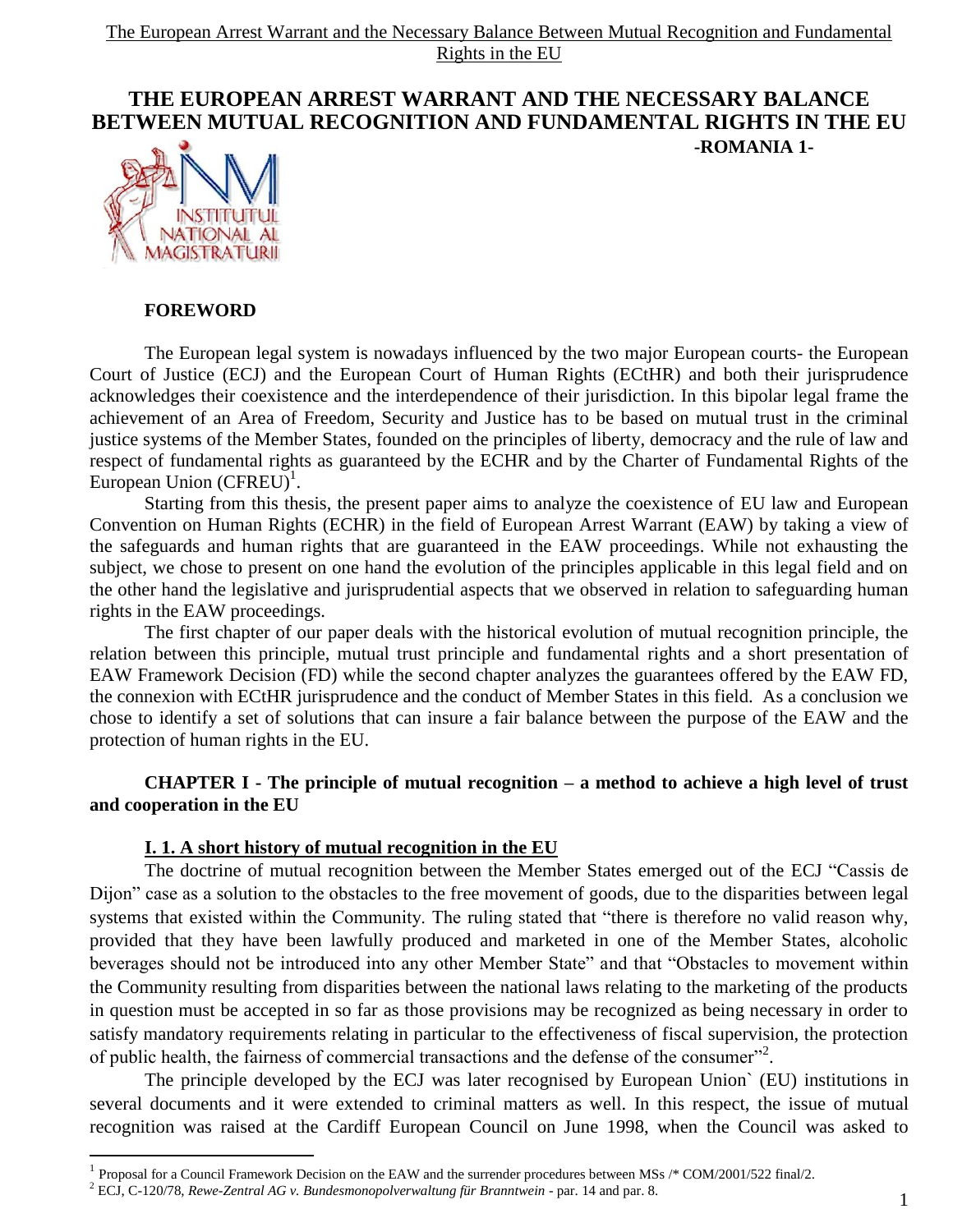identify the scope for greater mutual recognition of decisions of the Member States' courts. Subsequently, it was stated that a process should be initiated with a view to facilitating mutual recognition of decisions and enforcement of judgments in criminal matters<sup>3</sup>. In the Tampere Program of 1999, the European Council endorsed the principle of mutual cooperation as future "cornerstone of judicial co-operation in both civil and criminal matters within the Union"<sup>4</sup>. The EU Ministers confirmed the important role that mutual recognition plays in judicial cooperation and held that enhanced mutual recognition of judicial decisions and judgments would facilitate cooperation between authorities and improve the judicial protection of individual rights. The Hague Program of 2004 called for the completion of the comprehensive programme of measures to implement the principle of mutual recognition of judicial decisions in all phases of criminal procedures and stressed the interconnection between the development of the mutual recognition and the development of equivalent standards for procedural rights in criminal proceedings<sup>5</sup>.

Despite the large number of documents expressing the importance of mutual recognition at EU level, none of the treaties adopted before the Lisbon Treaty contain any direct reference to this principle, although some forms of mutual recognition were already embodied in the instruments of judicial cooperation adopted before the Maastricht Treaty.

The Treaty of Lisbon, signed on 13 December 2007 and entered into force on 1 December 2009, consists of a number of amendments to the Treaty on European Union (TEU) and the Treaty establishing the European Community (TEC), the latter renamed "Treaty on the Functioning of the European Union" (TFEU). With this treaty, the "pillar structure" of EU legislation is abolished and the area of police and judicial cooperation in criminal matters will follow the rules of the former first Pillar. The provisions on judicial cooperation in criminal matters are found in Part Three, Title V, Chapter 4 of the TFEU (Art. 82 to 86).

The Lisbon Treaty enhances mutual recognition of judicial decisions and judgements and the new Art. 82 in the TFEU, unlike the former Art. 31 TEU, provides explicitly the principle of mutual recognition and declares it the cornerstone of the judicial cooperation in criminal law. In the post-Lisbon European Union, the judicial cooperation in criminal law should, according to the Lisbon Treaty, be based on two pillars – the mutual recognition of judicial decisions and the approximation of the criminal law of Member States. The mechanism of mutual recognition occupies a clearly more prominent position as it is declared a general principle of cooperation without implicit limitations, while the harmonization of the national criminal law is either interconnected with the development of the mutual recognition (art. 82 par. 2 TFEU) or restricted to selected offences (art. 83 TFEU). The hierarchy of the mutual recognition vs. harmonization approach is also indicated by the art. 67 of the TFEU which states that "The Union shall endeavour to ensure a high level of security through (…) the mutual recognition of judgments in criminal matters and, if necessary, through the approximation of criminal laws<sup>"6</sup>.

## **I.2. The relation between mutual recognition, mutual trust and the concerns regarding fundamental rights**

Pursuant to the principle of mutual recognition, Member States shall execute and enforce each others` decisions unless they can invoke one of the limited exceptions laid down in the legal instruments. Mutual trust is an important element, not only trust in the adequacy of one"s partners rules, but also trusts that these rules are correctly applied. On this basis, a decision taken by an authority in one state could be accepted as such in another state, even though a comparable authority may not even exist in that state, or could not take such decisions<sup>7</sup>.

<sup>&</sup>lt;sup>3</sup> Action plan of the Council and the Commission on how best to implement the provisions of the Treaty of AMember Stateterdam establishing an area of freedom, security and justice - 3 December 1998 - Point 45(f).

<sup>4</sup> Presidency Conclusions - Tampere European Council - 15 and 16 October 1999.

<sup>&</sup>lt;sup>5</sup> The Hague Programme – Strengthening freedom, security and justice in the EU– Presidency Conclusions, Brussels, 4-5 November 2004

<sup>6</sup> I. Šlosarčík, *The Lisbon Treaty and the mutual recognition in criminal law: The European Momentum and the National Limits*, Dept. of European Studies, Charles University, Prague, http://micro5.Member Statecc.huji.ac.il/~iasei, 28 July 2010.

<sup>7</sup> Communication from the Commission to the Council and the European Parliament - Mutual recognition of Final Decisions in criminal matters /\* COM/2000/0495 final \*/.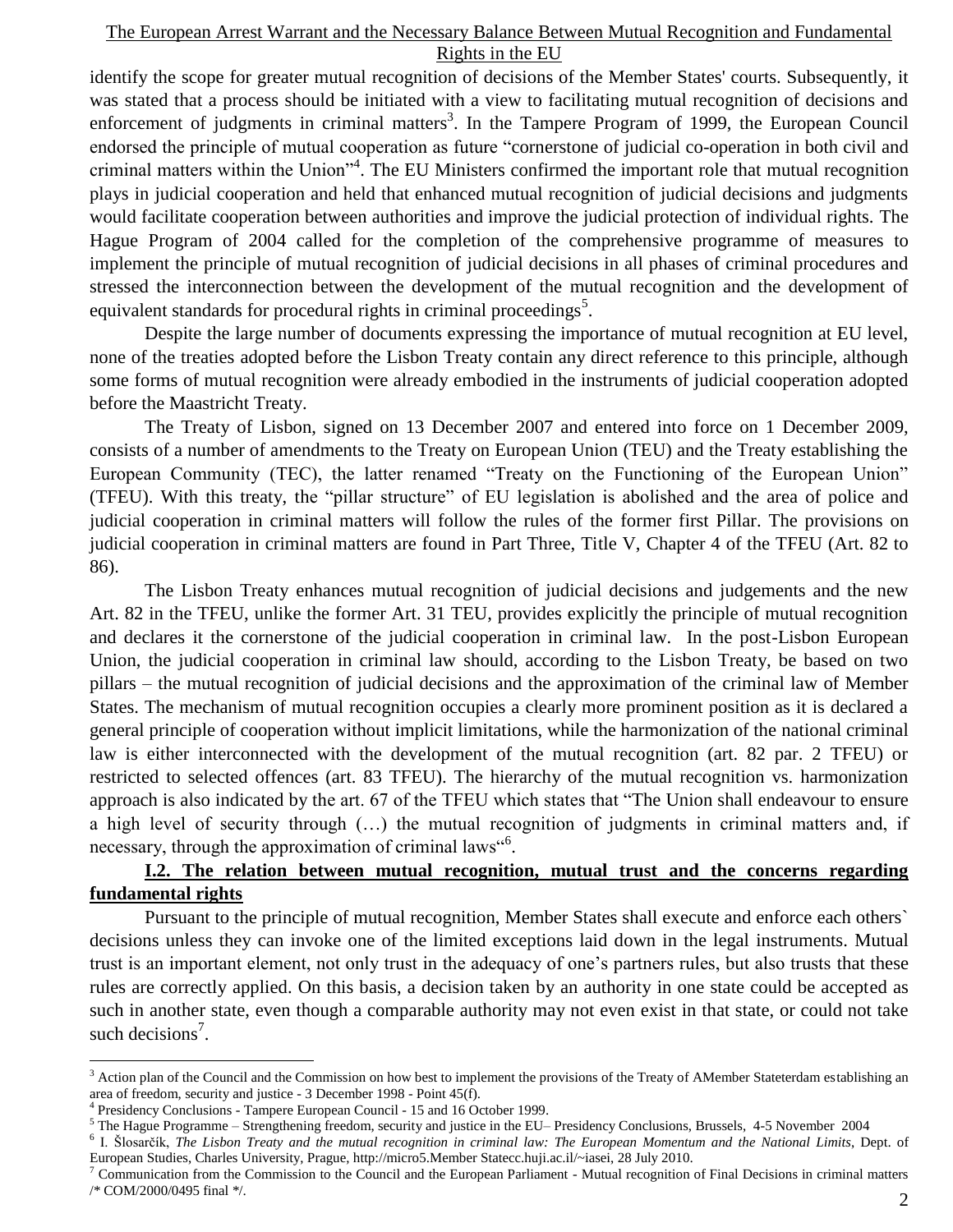The mutual trust Member States give to each others` legal system is inseparably bound to the principle of mutual recognition. The ECJ formally endorsed the relation between mutual trust and mutual recognition and in a series of cases concerning "ne bis in idem principle" established by Art. 54 of the Convention implementing the Schengen Agreement (CISA). The Court held that "ne bis in idem" principle implies that "Member States have mutual trust in their criminal justice systems and that each other of them recognises the criminal law in force in the other Member State, even when the outcome would be different if its own national law was applied"<sup>8</sup>.

It is obvious that the smooth operation of the principle of mutual recognition requires a high level of mutual trust between Member States, grounded, in particular, on their shared commitment to the principles of freedom, democracy and respect for human rights. One concern in this mutual trust mechanism regards the safeguard of human rights and at the Tampere Council in 1999 it was stated that EU-wide safeguards would need to be elaborated to support the mutual recognition programme and improve the protection of individual rights. Enhanced mutual recognition of judicial decisions would facilitate not only the co-operation between authorities, but also the judicial protection of individual rights.

Forty years ago the ECJ recognized that fundamental rights form part of the general principles of Community law and the protection of such rights, whilst inspired by the constitutional traditions common to the Member States, must be ensured within the framework of the structure and objectives of the European Union<sup>9</sup>. With the Maastricht Treaty and the Amsterdam Treaty it was established, as a general principle, that the EU should respect human rights and fundamental freedoms, upon which the Union is founded (former Art. 6 of TEU). A major step towards the recognition of fundamental rights throughout the EU was made by the Treaty of Lisbon, under which the CFREU, proclaimed by the EU institutions at the inter-governmental conference in Nice in December 2000, became legally binding. The Lisbon Treaty also requires the EU to become a formal party to the ECHR, rather than simply treating its substantive rules as a source of the fundamental rights that are respected in the EU. It is intended to make sure that EU regulations and directives do not contradict the ECHR, which is ratified by all Member States. By giving the Charter's provisions binding legal force, the Lisbon Treaty formalises the principle that fundamental human rights are part of EU law.

The content of the Charter is broader than that of the ECHR and it sets out the political, economic, social and civil rights recognised by the EU. The rights contained by the Charter are divided into seven chapters and 54 Articles, related to dignity, freedom, equality, solidarity, citizens' rights, justice and a chapter of general provisions. Although the text of the Charter is not contained within the Treaty, Art. 6 of the TEU elevated the Charter to the same legal value as the TEU and the TFEU. However, the fact that the CFREU is now legally binding for the Member States should be an adequate ground for the reinforcement of mutual trust, which is the key to making mutual recognition operate smoothly $^{10}$ .

In order to facilitate the application of the principle of mutual recognition, common standards concerning particularly the right to a fair trial, the right to legal assistance and the right to an interpreter may be necessary. This is what the Commission`s Proposal for a Framework Decision on certain procedural rights in criminal proceeding throughout the EU aimed but, after three years of discussion, it appeared impossible to reach an agreement on the text<sup>11</sup>. The protection of the rights of suspected and/or an accused person in criminal proceedings is a fundamental value of the Union in order to maintain mutual trust between the Member States and public confidence in European Union<sup>12</sup>. This is why, in the in the context of a cooperation based upon the principle of mutual recognition and particularly in the process of enforcement of

<sup>8</sup> ECJ, C-187/01 and C-385/01 *Hüseyin Gözütok and Klaus Brügge*, par. 33.

<sup>9</sup> ECJ, C-11/70, *Internationale Handelsgesellschaft mbH v. Einfuhr und Vorratsstelle für Getreide und Futtermittel*, par. 4.

<sup>&</sup>lt;sup>10</sup> Communication from the Commission to the Council and the European Parliament - Mutual recognition of Final Decisions in criminal matters and the strengthening of mutual trust between Member States / COM/2005/195 final /.

<sup>&</sup>lt;sup>11</sup> Proposal for a Council Framework Decision on certain procedural rights in criminal proceeding throughout the EU, /COM/200/328 final.

<sup>&</sup>lt;sup>12</sup> The Stockholm Programme – An open and secure Europe serving and protecting the citizens, Brussels, 2 December 2009.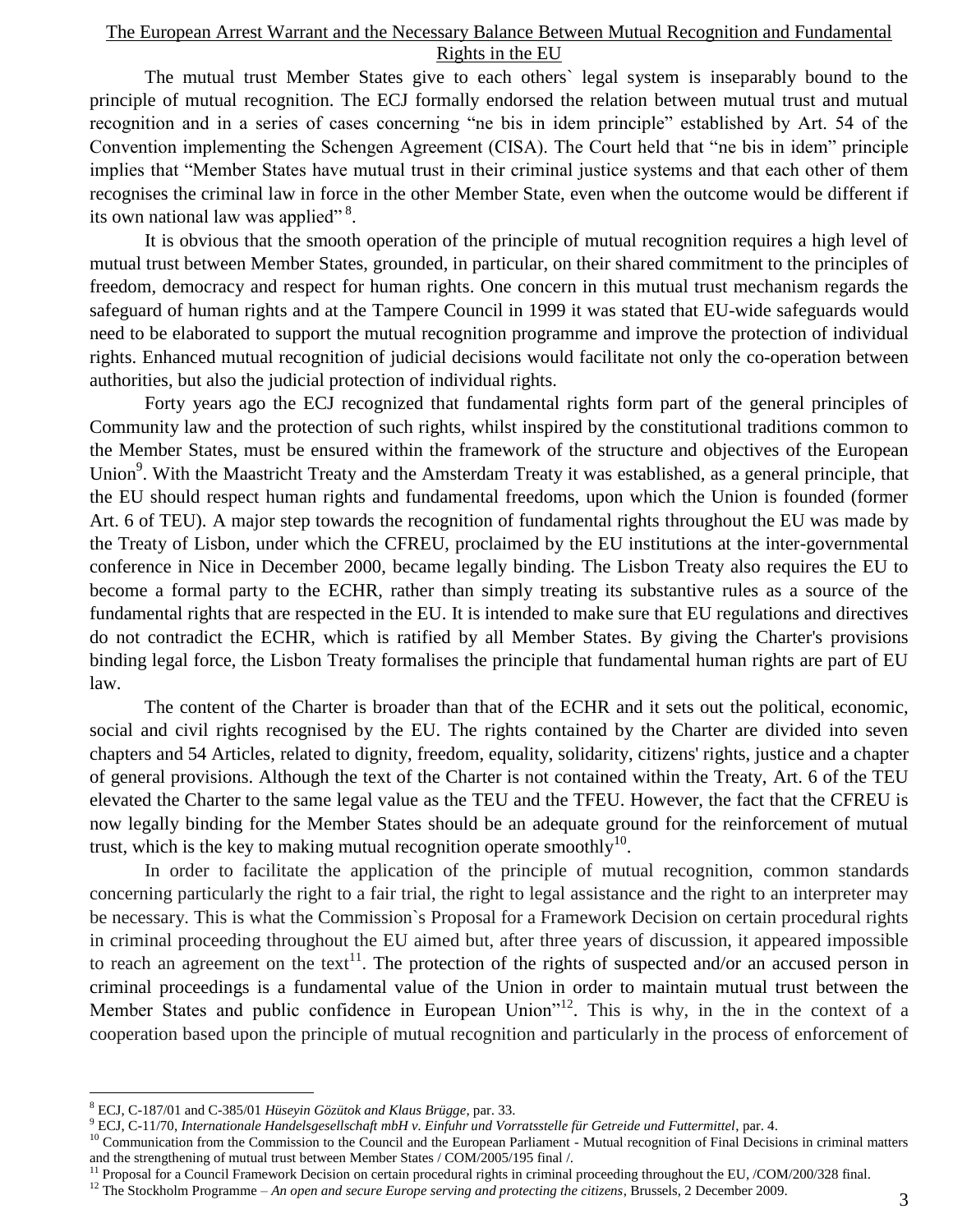the mutual recognition instruments, national authorities should make sure that procedures applied or to be applied are human rights-compliant.

## **I.3. The EAW Framework Decision – a blueprint for legal instruments enforcing the mutual recognition principle**

The first actual measure in the field of criminal law implementing the principle of mutual recognition was the Framework Decision of 13 June 2002 on the European arrest warrant and the surrender procedures between Member States (FD), which was adopted in 2002 and came into force on 1 January 2004. The EAW FD replaced the existing instruments on extradition between the Member States, including the 1957 Council of Europe Convention on extradition, the provisions of Title III of the CISA which concern extradition and several bilateral conventions. The previous conventions were based on the "request principle": extradition request had to be addressed to the national ministries which had a wide margin to deny these requests on political grounds. The main purpose of the EAW was to simplify and speed up the surrender procedures, avoiding the delays of the former extradition system.

The EAW is considered to be a key ingredient for effectively building trust in the EU and progressively establishing a genuine EU judicial area, based on the principle of mutual recognition of judicial decisions. The EAW is described as "the first and most symbolic measure applying the principle of mutual recognition" and it is defined in Art. 1 of the FD as a "judicial decision issued by a Member State with a view to the arrest and surrender by another Member State of a requested person, for the purposes of conducting a criminal prosecution or executing a custodial sentence or detention order<sup> $13$ </sup>. The conditions for the issue of a EAW are set out in Art. 2, according to which the warrant may be issued for acts punishable by the law of the issuing Member State by a custodial sentence or a detention order for a maximum period of at least 12 months or, where a sentence has been passed or a detention order has been made, for sentences of at least four months. The offences specified in Art. 2.2. (for example, participation in a criminal organisation, terrorism, corruption, fraud, murder etc.) give rise to surrender without verification of the double criminality of the act, if they are punishable in the issuing Member State by a custodial sentence or a detention order for a maximum period of at least three years and as they are defined by the law of the issuing Member State. For offences other than those covered by Art. 2.2., surrender may be subject to the condition that the acts for which the EAW has been issued constitute an offence under the law of the executing Member State. Art. 3 and 4 of the FD provide grounds for mandatory and optional non-execution of the EAW. Art. 27 and 28 stipulate the rule of speciality, which is intended to protect the right of the person surrendered not to be prosecuted or to have to serve a sentence with regard to facts committed prior to his surrender, other than those for which his surrender was granted. The whole procedure takes place between the judicial authorities of the Member State, with no executive or administrative discretion to refuse surrender and no exception for nationals.

According to recital 12 and 13 of the Preamble, the FD respects fundamental rights and observes the principles recognised by Art. 6 of the TEU and reflected in the CFREU, in particular Chapter VI thereof. These recitals, which have not been expressly included in the main body of the FD, have a non-binding character. The only direct reference to the obligation to respect fundamental rights and principles is that from Art. 1 (3) which states that the FD "shall not have the effect of modifying the obligation to respect fundamental rights and fundamental legal principles as enshrined in Art. 6 of the TEU". These provisions make it clear that both the issuing and executing states within the EAW scheme are bound to fulfil their international treaty obligations as well as those resulting from their common constitutional traditions regarding human rights. The question arises whether these references are enough to fully guarantee the protection of the surrendered person"s rights.

The fundamental rights affected by an EAW are the right to liberty, the right to a fair trial and the right to private life. The ECtHR stated clearly in its case law that member states have an obligation to protect

<sup>&</sup>lt;sup>13</sup> Report from the Commission based on Art. 34 of Council Framework Decision of 13 June 2002 on the EAW and the surrender procedures between MEMBER STATE, Brussels 24.1.2006, COM(2006)8 final.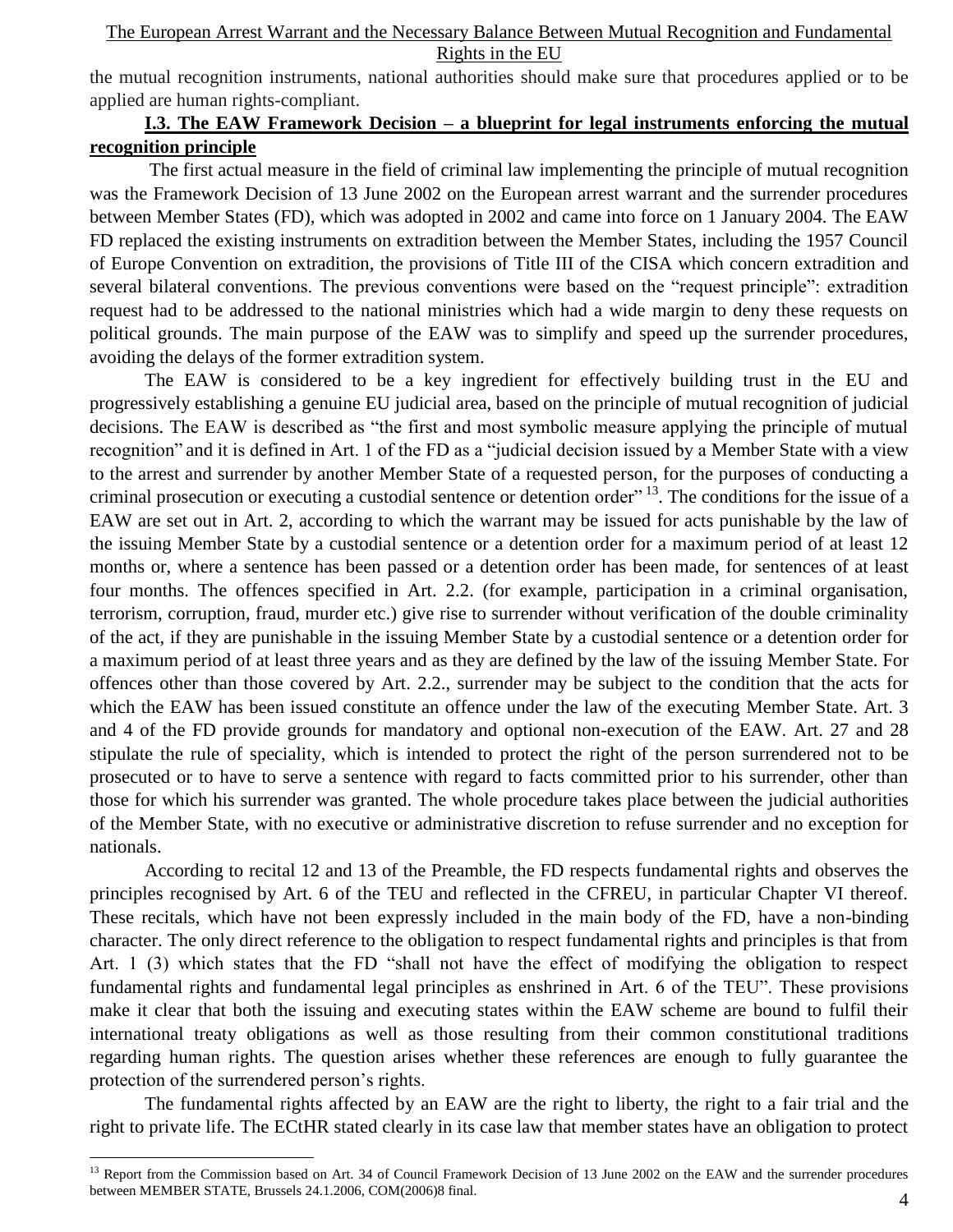human rights when extraditing a suspect. In *Soerig v. UK*, and later in *Mamatkulov and Askarov v. Turkey*<sup>14</sup>, ECtHR noted that a state would be in violation of its obligations under ECHR if it extradited an individual to a state where that individual was likely to suffer inhuman or degrading treatment or torture contrary to Art. 3 ECHR. The problem that arouse in these cases was whether the extradition would itself engage the responsibility of a Contracting State under Art. 3. The ECtHR stated that extradition in such circumstances, while not explicitly referred to in the brief and general wording of Art. 3, would plainly be contrary to the spirit and intendment of the article, and in the Court's view this inherent obligation not to extradite also extends to cases in which the fugitive would be faced in the receiving State by a real risk of exposure to inhuman or degrading treatment or punishment proscribed by that Article"<sup>15</sup>.

In relation to the right to a fair trial, in a recent decision concerning an EAW issued by a Magistrates' Court in the UK against an Irish national and executed by the Irish authorities, the ECtHR held that "the right to a fair trial in criminal proceedings, as embodied in Art. 6, holds a prominent place in a democratic society so that the Court does not exclude that an issue might, exceptionally, be raised under Art. 6 by an extradition decision in circumstances where the fugitive has suffered or risks suffering a flagrant denial of a fair trial in the requesting country<sup> $16$ </sup>. The principle of safeguarding the right to a fair trial in the extradition procedures was anticipated in the *Soerig v. UK* and *Mamatkulov and Askarov v. Turkey* cases, which referred to extradition based on other legal instruments, not on an EAW.

Keeping in mind that the above-mentioned principles apply to EU Member States as well as third states, Member States must ensure that the legitimate aim of security does not undermine the respect of human rights and they must achieve a balance between procedural safeguards and the suppression of transnational crime while enforcing extradition rules.

#### **CHAPTER II - Guarantees for fundamental human rights enclosed in the EAW Framework Decision**

#### **II.1. The need to ensure a vital balance between efficiency and human rights**

Mutual recognition can only operate effectively in a spirit of trust, whereby not only the judicial authorities, but all actors in the criminal process see decisions of the judicial authorities of other Member States as equivalent to their own and do not call in question their judicial capacity and respect for fair trial rights. As one respected judge and scholar said, "we are bound by the existence of an extradition treaty to assume that the trial will be  $\text{fair}^{\cdot 17}$ .

All Member States are contracting parties to the ECHR and have criminal justice systems that meet the requirements of this Convention, using a variety of procedural safeguards. This is sometimes cited as adequate grounds for mutual confidence. However experience has shown that, despite the need for such confidence, there is not always sufficient trust in the criminal justice systems of other Member States and this notwithstanding the fact that they are all signatories to the ECHR<sup>18</sup>. For example, in *Ramda*, the England and Wales High Court said that France's status as a signatory to the ECHR could not be invoked as a complete answer to complaints about the fairness of his trial<sup>19</sup>. Likewise, in *Irastorza Dorronsoro*, the Cour d'Appel de Pau (France) refused to accede to an extradition request from Spain on the ground that there was a suspicion that a co-defendant had been "tortured" by Spanish police officers<sup>20</sup>. This can be easily explained, as the number of applications to the ECtHR demonstrates that compliance with the ECHR is not universal and the ECHR is implemented to very differing standards in the Member States $^{21}$ .

<sup>&</sup>lt;sup>14</sup> ECtHR, 4 February 200, *Mamatkulov and Askarov* (no. 46827/99 and 46951/99).

<sup>15</sup> ECtHR, 07 July 1989, *Soering* (A 161), par. 88.

<sup>16</sup> ECtHR, 4 May 2010, *Robert Stapleton* (no. 56588/07), par. 25.

<sup>&</sup>lt;sup>17</sup> Justice Holmes in *Glucksman v. Henkel*, in E.v.Sliedregt, *The EAW: Between Trust, Democracy and the Rule of Law*, European Constitutional Law Review, 2007, p. 244–252.

<sup>&</sup>lt;sup>18</sup> Proposal for a Council Framework Decision on certain procedural rights in criminal proceedings throughout the European Union, COM/2000/328 final.

<sup>&</sup>lt;sup>19</sup> Ramda, R (on the application of) v Secretary of State for the Home Department, 27 June 2002, [www.bailii.org,](http://www.bailii.org/) 10 August 2010.

<sup>&</sup>lt;sup>20</sup> Cour d'Appel de Pau, Chambre de l'Instruction, Arret 16.05.03, No. 238/2003, [www.legifrance.gouv.fr,](http://www.legifrance.gouv.fr/) 10 August 2010.

<sup>&</sup>lt;sup>21</sup> European Parliament resolution on the situation as regards fundamental rights in the European Union,  $(2000/2231(INI))$ .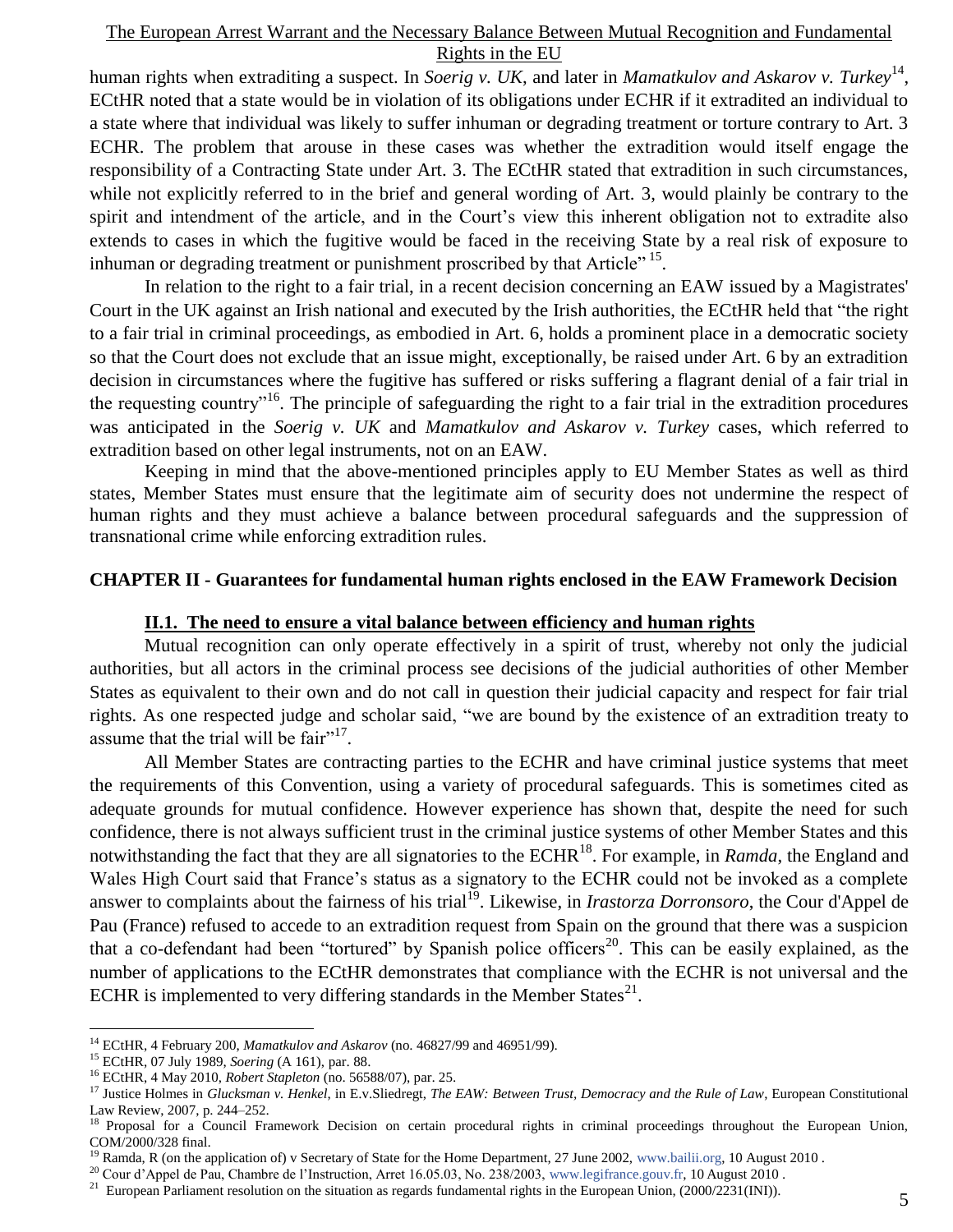Therefore, bearing in mind that the principle of mutual recognition is envisaged not only to achieve an improvement in the level of trust and cooperation in the EU, but also to considerably enhance the protection of individual fundamental rights in judicial proceedings, the need to ensure a fine balance between efficiency in fighting cross-border criminality and ensuring human rights was stringently felt.

As a premise, judicial celerity and simplicity should not be favoured to the detriment of human rights. The abolition of the principle of double criminality, as well as some other new features seeking to enhance the efficiency of the system, may indeed add positive improvements to hasten and simplify the extradition procedure. Nevertheless, we should not forget that a simpler transfer of persons fleeing from justice needs to be carried out along with the respect of human rights. The existence of a legal domain for procedural safeguards may be viewed as being in the interest of justice; it is also crucial for the establishment of a genuine Area of Freedom, Security and Justice and for the ambition to give citizens a common sense of justice as well as safety in their exercise of the right of free movement throughout the Union<sup>22</sup>.

As a result, the FD of 13 June 2002 on the EAW and the surrender procedures between Member States doesn"t merely aim at strengthening cooperation in the fight against transnational criminality, but also at protecting the fundamental rights and civil liberties of the requested person, as well as respecting the Member States" constitutional provisions on fair trial principles by establishing a minimum set of safeguards in this respect.

For the purpose of the present paper, we have focused our attention on the following guarantees: the mandatory and optional grounds for non-execution of the EAW, the right to a fair trial, the right to liberty and security and, finally, the speciality rule.

### **II.2. Grounds for non-execution of the EAW**

Articles 3 and 4 of the FD set out the grounds upon which the execution of the EAW shall or may be refused by the executing state. In this regard, two features of the EAW - the partial abolition of the principle of double criminality and the almost complete abolition of the nationality exception as grounds for refusal to surrender - led to debates at the national level in the Member States.

Firstly, Art. 2(2) abolishes the principle of double criminality for 32 listed offences, in respect of which, if they are punishable in the issuing state by at least three-year custodial sentence, and an EAW must be enforced by the executing state even if it does not consider the act in question a criminal offence. Double criminality may still be required for other than these 32 offences and also for listed offences that fall below the three-year limit. The abolition of this double criminality check for the serious offences provided in Art. 2.2. is an inherent application of the principle of mutual recognition within a single area of criminal justice. The basic idea is that Member States share a sufficiently common approach towards basic elements of criminality which led to a high level of mutual trust and the differences in approach related to this list of more serious crimes should not be an obstacle to judicial cooperation. However, some concerns, related to the state"s sovereign right to decide upon what acts should be criminalised in national law, appeared in the Member States in response to this development. This situation is a consequence of the fact that there are some considerable differences of approach across national jurisdictions and they may lead to a situation where a state is required to surrender an own national to face trial for an offence which it does not itself criminalise. The Art. 2(2) list has also been criticised for being overly generic and imprecise and thus it may offend the principle of the legality of criminal offences and penalties because it deprives individuals of knowing precisely whether acts they have committed constitute a criminal offence and, if so, what are the penalties for that. Such a claim was one of several made before the ECJ challenging the validity of the EAW in *Advocaten Voor de Wereld*<sup>23</sup>. The ECJ recognised that the principle of the legality of criminal offences and penalties (*nullum crimen, nulla poena sine lege*) is one of the general legal principles underlying the constitutional traditions common to the Member States and it implies that legislation must define clearly

<sup>22</sup> J. Apap and S. Carrera, *The European Arrest Warrant – A Good Testing Ground for Mutual Recognition in the Enlarged EU?*, Centre for European Policy Studies, February 2004, [www.ceps.be,](http://www.ceps.be/) 5 August 2010.

<sup>23</sup> ECJ, C-303/05, *Advocaten voor de Wereld VZW v. Leden van de Ministerraad*, par. 52-54.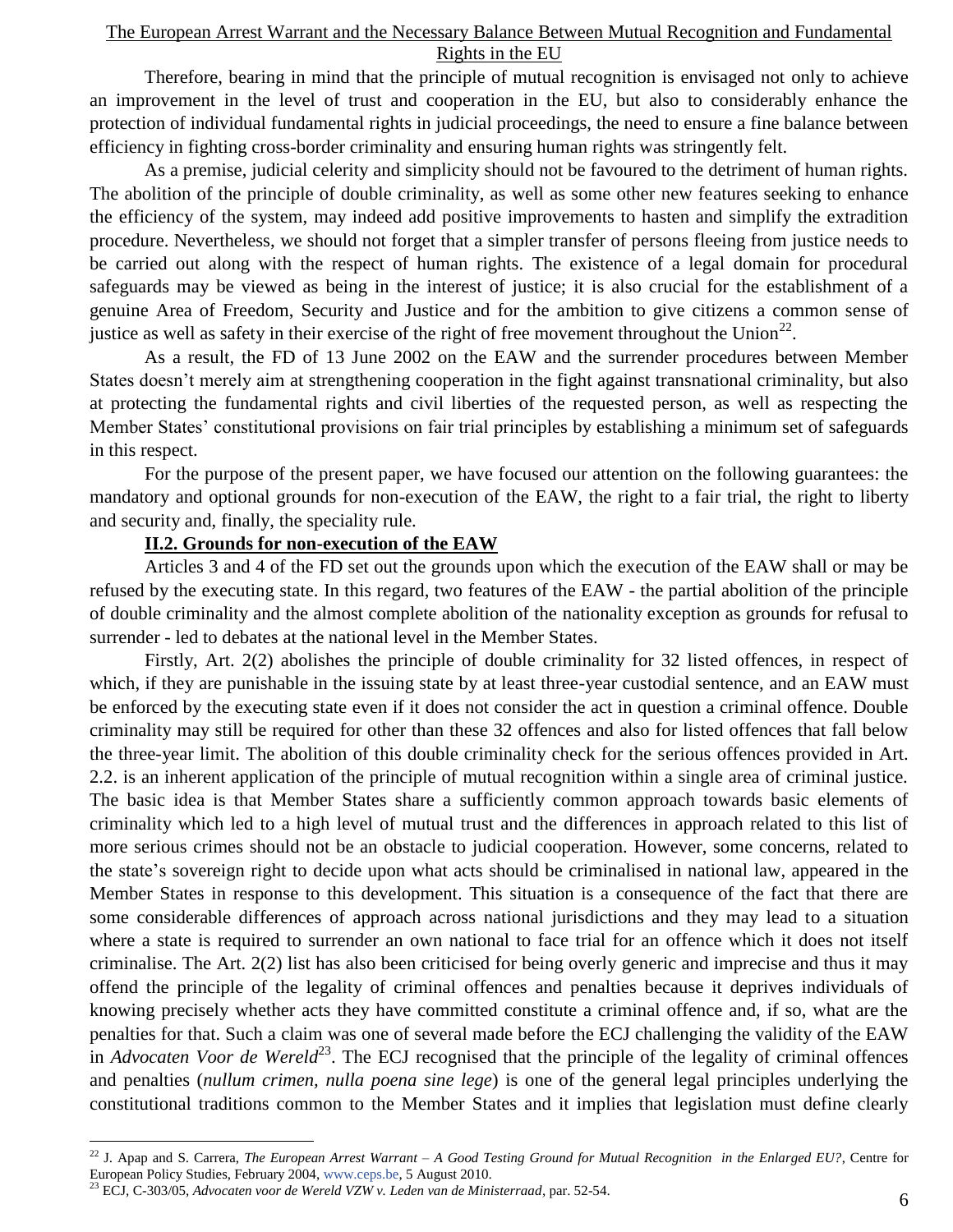offences and the penalties which they attract in which situation the individual concerned is in a position, on the basis of the wording of the relevant provision and with the help of the interpretative assistance given by the courts, to know which acts or omissions will make him criminally liable. However, the Court rejected the claim on the basis that the EAW does not seek to harmonise the constituent elements of the criminal offences in question. Rather, as stipulated in Art. 2(2), it enables surrender for certain listed offences without verification of the double criminality if they attract certain punishments in the issuing Member State "and as they are defined by the law of the issuing state". It follows that, in so far as it dispenses with verification of the requirement of double criminality in respect of the offences listed in that provision, Art. 2(2) of the FD is not invalid on the ground that it infringes the principle of the legality of criminal offences and penalties.

Secondly, the FD does not provide as a ground for refusal the nationality exception, hence Member States cannot refuse to surrender a person on ground that he is an own national. In a single area of criminal justice built upon shared values and hence mutual trust, all criminal suspects should be treated equally, regardless of geographical location and nationality. However, nationality can constitute an optional ground for refusal to execute an EAW in circumstances where the executing state undertakes to enforce a previously issued sentence itself and an executing state may make surrender of an own national conditional upon return of that individual so that any sentence may be served locally<sup>24</sup>.

### **a) Mandatory grounds for non-execution of the EAW**

According to Art. 3, the judicial authority of the Member State of execution shall refuse to execute the EAW if amnesty covers the offence in its national legislation, if the requested person has already been tried for the same offence in another Member State and if the offender has not reached the age of criminal responsibility under its national law. In what concerns the most common and important mandatory ground for refusal provided by Art. 3(2), the FD on the EAW has made considerable progress in the efforts to deal with the problem of multiple prosecutions within the EU. The introduction of the *ne bis in idem* principle encompassing the final judgements of all Member States as a mandatory requirement for refusal is a major accomplishment. The *ne bis in idem* principle is a general principle of criminal law which has been established as an individual right in international legal instruments and it was enshrined in Art. 54 of CISA $^{25}$ .

In the EAW FD there is a distinction between final judgements, prosecution and pending proceedings. In the case of final judgements the *ne bis in idem* principle leads to a mandatory ground for refusal – whenever a final judgement has been passed in a Member State, all other states should abide by this decision. The executing authority will have to assess all prior judgements in respect of the act under scrutiny, irrespective of whether they derive from the issuing state, the executing state or another Member State.

The ECJ dealt with *ne bis in idem* principle several times related to art. 54 of CISA stating that "it is settled case-law that Art. 54 of the CISA has the objective of ensuring that no one is prosecuted for the same acts in several Contracting States on account of the fact that he exercises his right to freedom of movement (..). It ensures that persons who, when prosecuted, have their cases finally disposed of are left undisturbed. They must be able to move freely without having to fear a fresh prosecution for the same acts in another Contracting State<sup>"26</sup>. Later, it ruled that "the *ne bis in idem principle* (...) is applicable to criminal proceedings instituted in a Contracting State against an accused whose trial for the same acts as those for which he faces prosecution was finally disposed of in another Contracting State, even though, under the law of the State in which he was convicted, the sentence which was imposed on him could never, on account of specific features of procedure such as those referred to in the main proceedings, have been directly enforced". $^{27}$ .

<sup>24</sup> M. Fletcher, R.Lööf, B. Gilmore, *EU Criminal Law and Justice*, Edward Elgar Publishing Limited, UK, 2008, pag. 114-115.

<sup>&</sup>lt;sup>25</sup> A person whose trial has been finally disposed of in one Contracting Party may not be prosecuted in another Contracting Party for the same acts provided that, if a penalty has been imposed, it has been enforced, is actually in the process of being enforced or can no longer be enforced under the laws of the sentencing Contracting Party.

<sup>26</sup> ECJ, C-467/04, *Criminal proceedings against Giuseppe Francesco Gasparini and Others***,** par. 27.

<sup>27</sup> ECJ, C-297/07, *Criminal proceedings against Klaus Bourquain*, par. 52.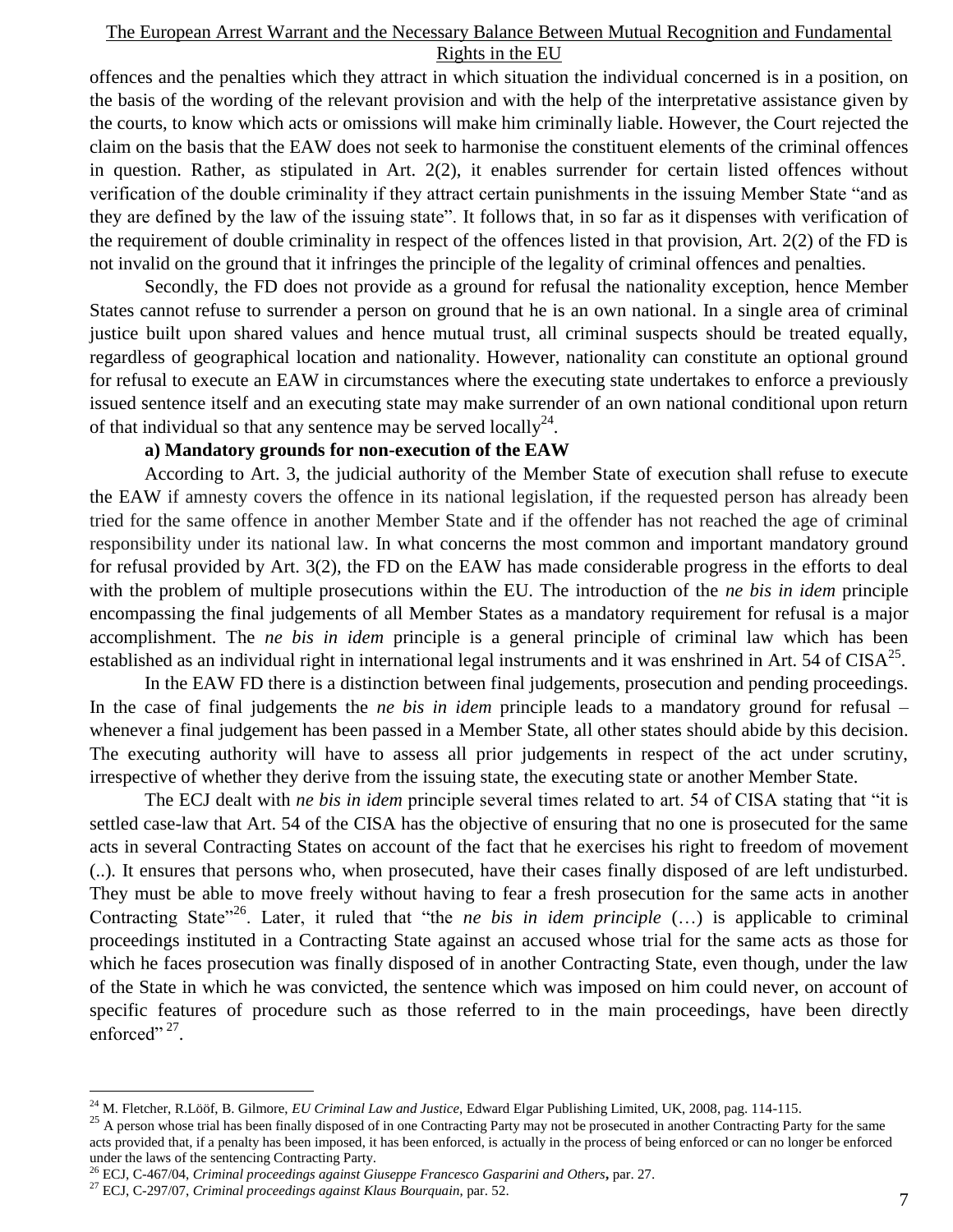Regarding the criteria for deciding whether an act can be deemed the same as the act an extradition request refers to, the ECJ decided that "the relevant criterion for the purposes of the application of that article is identity of the material acts, understood as the existence of a set of facts which are inextricably linked together, irrespective of the legal classification given to them or the legal interest protected" <sup>28</sup>. This is the similar interpretation of the notion of "same acts" as the one from another judgment, where is also mentioned that it is for that national court to assess whether the degree of identity and connection between all the facts to be compared is such that it is possible, in the light of the said relevant abovementioned criterion, to find that they are "the same acts" within the meaning of Art. 54 of the  $CISA^{29}$ .

Also, the ECJ has interpreted "finally judged" to include transactions and other out-of-court settlements, stating that "where (…) further prosecution is definitively barred, the person concerned must be regarded as someone whose case has been "finally disposed of" for the purposes of Art. 54 of the CISA in relation to the acts which he is alleged to have committed. In addition, once the accused has complied with his obligations, the penalty entailed in the procedure whereby further prosecution is barred must be regarded as having been 'enforced' for the purposes of Art.  $54^{330}$ .

# **b) Optional grounds for non-execution. Guarantees to be given by the issuing Member State in particular cases**

In addition to the mandatory grounds for non-execution, there are eight optional grounds for nonexecution listed in Art. 4, which provides that the executing judicial authority may in some cases refuse to execute the  $EAW^{31}$ .

Concerning the decision of a judicial authority not to prosecute the person for the offence on which the EAW is based, what is in fact meant in Art. 4(3) is the situation of out-of-court settlement. Non-execution in this case is optional, which means that cumulative proceedings are still possible within the EU. In *Turanský* ECJ settled that "the principle *ne bis in idem* (…) does not fall to be applied to a decision by which an authority of a Contracting State, after examining the merits of the case brought before it, makes an order, at a stage before the charging of a person suspected of a crime, suspending the criminal proceedings, where the suspension decision does not, under the national law of that State, definitively bar further prosecution and therefore does not preclude new criminal proceedings, in respect of the same acts, in that State"  $32$ .

Therefore, the EAW regime allows for the optional application of the ne bis in idem principle in the case of out-of-court settlements. Still, it is not clear whether the decision by the prosecutor must be approved by a court, who the judicial authorities mentioned in the article are and which decisions are covered. Indeed, Art. 6(3) states that Member State define who the competent judicial authorities are for the EAW. Article 4(3) refers to the same judicial authorities.

The major asset of these rules is that, in recognizing *res judicata* as a bar to surrender, the final judgements and out-of-court settlements in all Member States are considered to be equivalent with those emanating from the executing state  $33$ .

<sup>28</sup> ECJ, C-288/05, *Criminal proceedings against Jürgen Kretzinger*, par. 37.

<sup>29</sup> ECJ, C-367/05, *Criminal proceedings against Norma Kraaijenbrink*, par. 36.

<sup>30</sup> ECJ, C-187/01 and C-385/01, *Criminal proceedings against Hüseyin Gözütok and Klaus Brügge*, par. 30.

 $31$  If, in one of the cases referred to in Art. 2(4), the act on which the EAW is based does not constitute an offence under the law of the executing Member State; where the person is being prosecuted in the executing state for the same act; where the judicial authorities of the executing state have decided either not to prosecute for the offence on which the warrant is based or to halt proceedings, or where a final judgment has been passed upon the requested person in a Member State, in respect of the same acts, which prevents further proceedings; where the criminal prosecution or punishment of the requested person is statute-barred according to the law of the executing Member State and the acts fall within the jurisdiction of that Member State under its own criminal law; if the executing judicial authority is informed that the requested person has been finally judged by a third State in respect of the same acts; if the EAW has been issued for the purposes of execution of a custodial sentence or detention order, where the requested person is staying in, or is a national or a resident of the executing State and it undertakes to execute the sentence or detention order in accordance with its domestic law; where the EAW relates to offences which are regarded by the law of the executing Member State as having been committed in whole or in part in its territory or have been committed outside its territory and the law of the executing state does not allow prosecution for the same offences when committed outside its territory.

<sup>32</sup> ECJ, C-491/07, Criminal proceedings against Vladimir Turanský, par. 45

<sup>33</sup> J.A.E. Vervaele, *The transnational ne bis in idem principle in the EU. Mutual recognition and equivalent protection of human rights*, [http://www.utrechtlawreview.org/,](http://www.utrechtlawreview.org/) 02 August 2010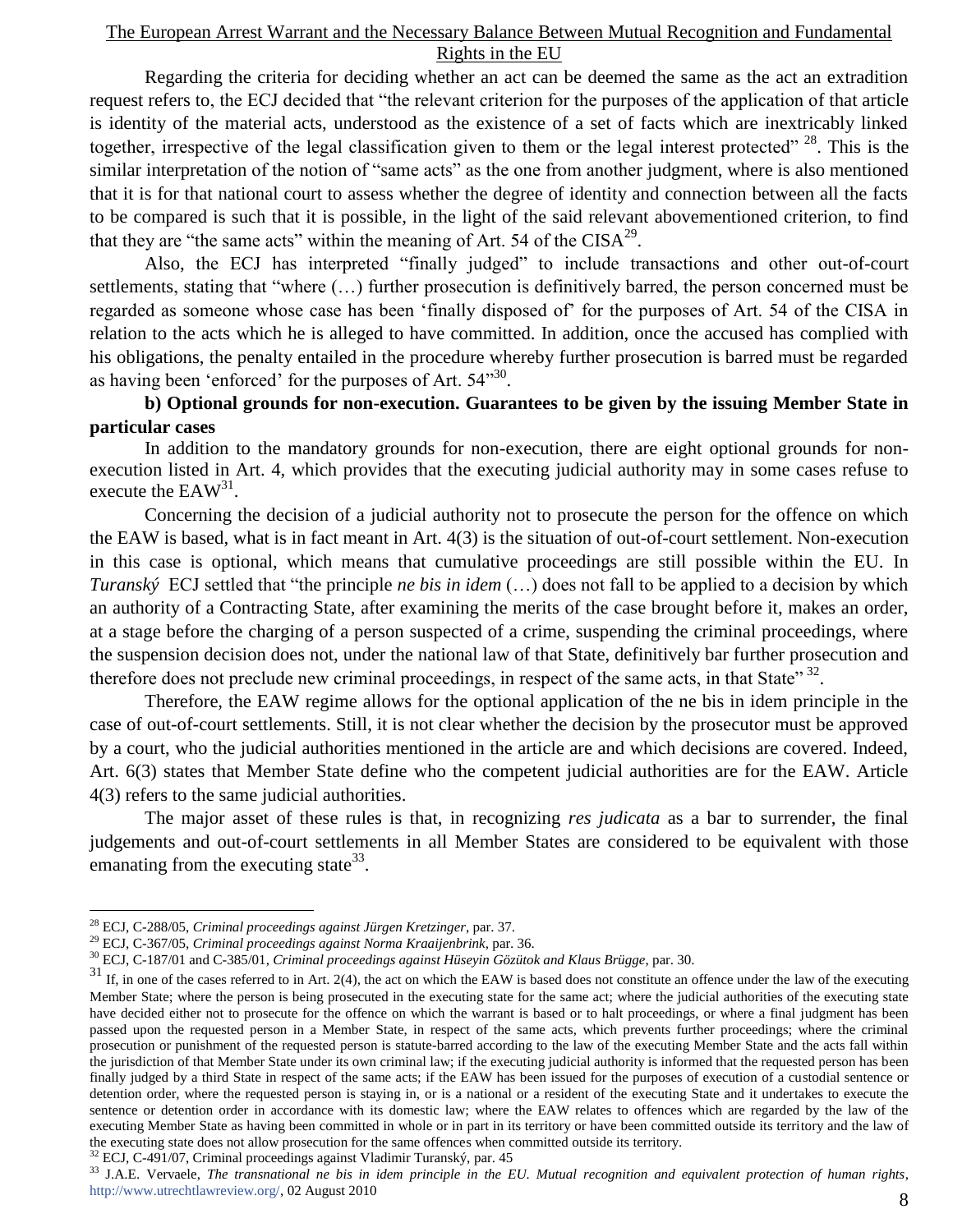Another one of the grounds listed in Art. 4 (par. 6) sets out a ground for optional non-execution of the EAW pursuant to which the executing judicial authority may refuse to execute such a warrant issued for the purposes of execution of a sentence where the requested person "is staying in, or is a national or a resident of, the executing Member State", and that State undertakes to execute that sentence in accordance with its domestic law. This ground for non-execution is also a guarantee of the right to family life, because there is a possibility that the EAW would lead to significant periods of custody on remand at a great distance from ones family or residence and this could eventually give rise to breaches of Art. 8 of ECHR.

Having recalled that the terms "resident" and "staying" – which determine the scope of application of the provision in question – must be interpreted in a uniform manner, the ECJ explained that this ground for optional non-execution "has in particular the objective of enabling the executing judicial authority to give particular weight to the possibility of increasing the requested person"s chances of reintegrating into society when the sentence imposed on him expires. Accordingly, the terms 'resident' and 'staying' cover, respectively, the situations in which the person who is the subject of an EAW has either established his actual place of residence in the executing Member State or has acquired, following a stable period of presence in that State, certain connections with that State which are of a similar degree to those resulting from residence (…). In order to ascertain whether there are connections between the requested person and the executing Member State which lead to the conclusion that that person is covered by the term "staying" within the meaning of Art. 4(6), it is for the executing judicial authority to make an overall assessment of various objective factors characterising the situation of that person, including, in particular, the length, nature and conditions of his presence and the family and economic connections which that person has with the executing Member State"<sup>34</sup>.

In *Wolzenburg* ECJ ruled that "Art. 4(6) (...) must be interpreted as meaning that, in the case of a citizen of the Union, the Member State of execution cannot, in addition to a condition as to the duration of residence in that State, make application of the ground for optional non-execution of an EAW laid down in that provision subject to supplementary administrative requirements, such as possession of a residence permit of indefinite duration" 35.

Finally, the execution of the EAW by the executing judicial authority may be subject to one of three conditions listed in Art. 5. First, if the sentence had been passed against the individual in absentia and he has not been summoned to the trial or otherwise informed of the trial, he must have an opportunity to apply for retrial. Second, where a life sentence could be imposed for the crime in question, the execution of the arrest warrant may be subject to the condition that the issuing Member State has provisions in its legal system for a review of the penalty or measure imposed, on request or at the latest after 20 years, or for the application of measures of clemency to which the person is entitled to apply for under the law or practice of the issuing Member State, aiming at a non-execution of such penalty or measure. Lastly, where a person who is the subject of an EAW for the purposes of prosecution is a national or resident of the executing Member State, surrender may be subject to the condition that the person, after being heard, is returned to the executing state in order to serve there the custodial sentence or detention order passed against him in the issuing state. These conditions are in fact situations when the execution of an EAW may be refused if such a condition is provided by the national law of the executing Member State and it is not fulfilled in that certain case.

Regarding the first of these three conditions, related to an EAW issued for the purposes of executing a sentence or a detention order imposed by a decision rendered in absentia, it must be pointed out the adoption of the Council Framework Decision 2009/299/JHA of 26 February 2009 amending Framework Decisions 2002/584/JHA, 2005/214/JHA, 2006/783/JHA, 2008/909/JHA and 2008/947/JHA, thereby enhancing the procedural rights of persons and fostering the application of the principle of mutual recognition to decisions rendered in the absence of the person concerned at the trial. The provisions of this Framework Decision amend FD 2002/584/JHA through the insert of a new Article (4a) which provides a new optional ground for

<sup>34</sup> ECJ, C-66/08, *Criminal proceedings against Szymon Kozłowski*, par. 45, 46, 54.

<sup>35</sup> ECJ, C-123/08, *Criminal proceedings against Dominic Wolzenburg*, par. 53.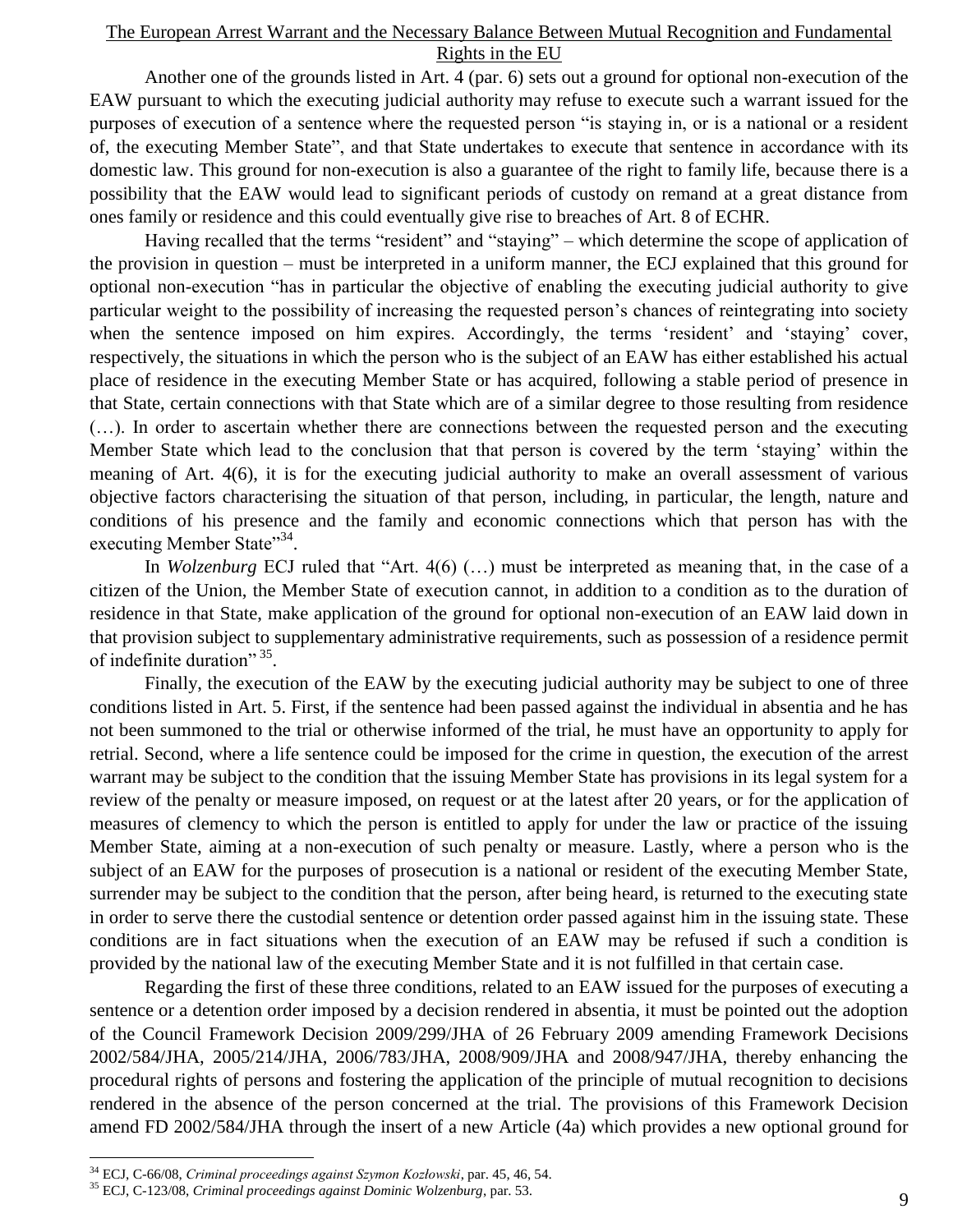refusal related to decisions rendered following a trial at which the person was not present. Also, the first paragraph of Art. 5 is repealed. Still, the provisions of the FD on EAW shall continue to apply in the versions in which they were adopted originally, until 28 March 2011 at the earliest. However, taking into account that the right of the accused person to be present in person at the trial is included in the right to a fair trial according to Art. 6 of the ECHR, the changes brought up by this new Framework Decision will be analized subsequently, together with the other guarantees of the right to a fair trial provided by the FD on EAW.

#### **c) The breach of human rights - a domestic ground for refusal?**

In the context of the EAW, the question is if, despite the absence of any provision in the FD for refusing or conditioning surrender of an individual on human rights grounds, a broad reading of other provisions that refer to rights protection (Art. 1(3) with the  $12<sup>th</sup>$  and  $13<sup>th</sup>$  recitals of the Preamble), empowers national legislatures and national judicial authorities to do that. In some Member States, the legislation implementing the FD includes a human rights safeguard. Section 21 of the UK Extradition Act 2003, for example, obliges national judges to consider whether the person"s extradition would be compatible with the Convention rights within the meaning of the Human Rights Act 1998 and where it is deemed incompatible, the person must be discharged.

This is one of the concerns raised by the 2007 Commission"s Report, where it mentions that "some Member States have provided for additional mandatory grounds for refusal. Many of these correlate to the Art. 4 optional ground for refusal or to fundamental rights and are discussed under their respective headings (....). However, (...) they go beyond Framework Decision<sup>" 36</sup>. The report mentions the additional grounds, among which some concern human rights. For example, it is submitted that: an executing authority from Italy may refuse to execute an EAW if the requested person is pregnant or is the mother of a child less than 3 years old, except in circumstances of an exceptional gravity; Denmark shall refuse surrender on the ground of possible threat with torture, degrading treatment, violation of due process as well as if the surrender appears to be unreasonable on humanitarian grounds; in Lithuania, the Criminal Code provides for a mandatory ground for refusal in case where the surrender of the person would be in breach of fundamental rights and (or) liberty<sup>37</sup>. These are some of the many examples mentioned in the 2007 Commission's report. In 2009, in a final report adopted by the Council of the EU, it is stated that "there are diverging tendencies in the transposition by the Member States of the optional and mandatory grounds for non-execution laid down in the FD (…) Some experts noted the different approaches to incorporating Art.1(3) and related recitals 12 and 13 of the FD into the implementation law and the creation of a specific mandatory ground for refusal on this basis in some Member State.(…)The Council, however calls upon Member States to review their legislation in order to ensure that only ground for non-execution permitted under the FD may be used as a basis for refusal to surrender"<sup>38</sup>.

Thus, a study of the EAW in practice concludes that courts in general trust that the individual rights are respected and therefore execute warrants unless they have evidence to the contrary. For example, a British court refused to follow the argument of a Spanish terrorist-suspect that he will be maltreated in Spanish prisons by arguing: "If our courts were to accede to such arguments, they would be defeating the assumption which underpins the FD that Member States should trust the integrity and fairness of each other"s judicial institutions. This is a course that we should not take." In a similar case, the British court held that "Spain is a western democracy, subject tot he rule of law, a signatory tot he ECHR and party to the FD; it is a country which applies the same human rights standards and is subject to the same international obligations as

<sup>&</sup>lt;sup>36</sup> Report from the Commission on the implementation since 2005 of the Council Framework Decision of 13 June 2002 on the European arrest warrant and the surrender procedures between Member States, 12 July 2007, COM(2007) 407 final.

 $37$  Annex to the Report from the Commission on the implementation since 2005 of the Council Framework Decision of 13 June 2002 on the European arrest warrant and the surrender procedures between Member States, 12 July 2007, COM(2007) 979.

 $38$  Final report on the fourth round of mutual evaluations "The practical application of the EAW and corresponding surrender procedures between Member States", 18 May 2009.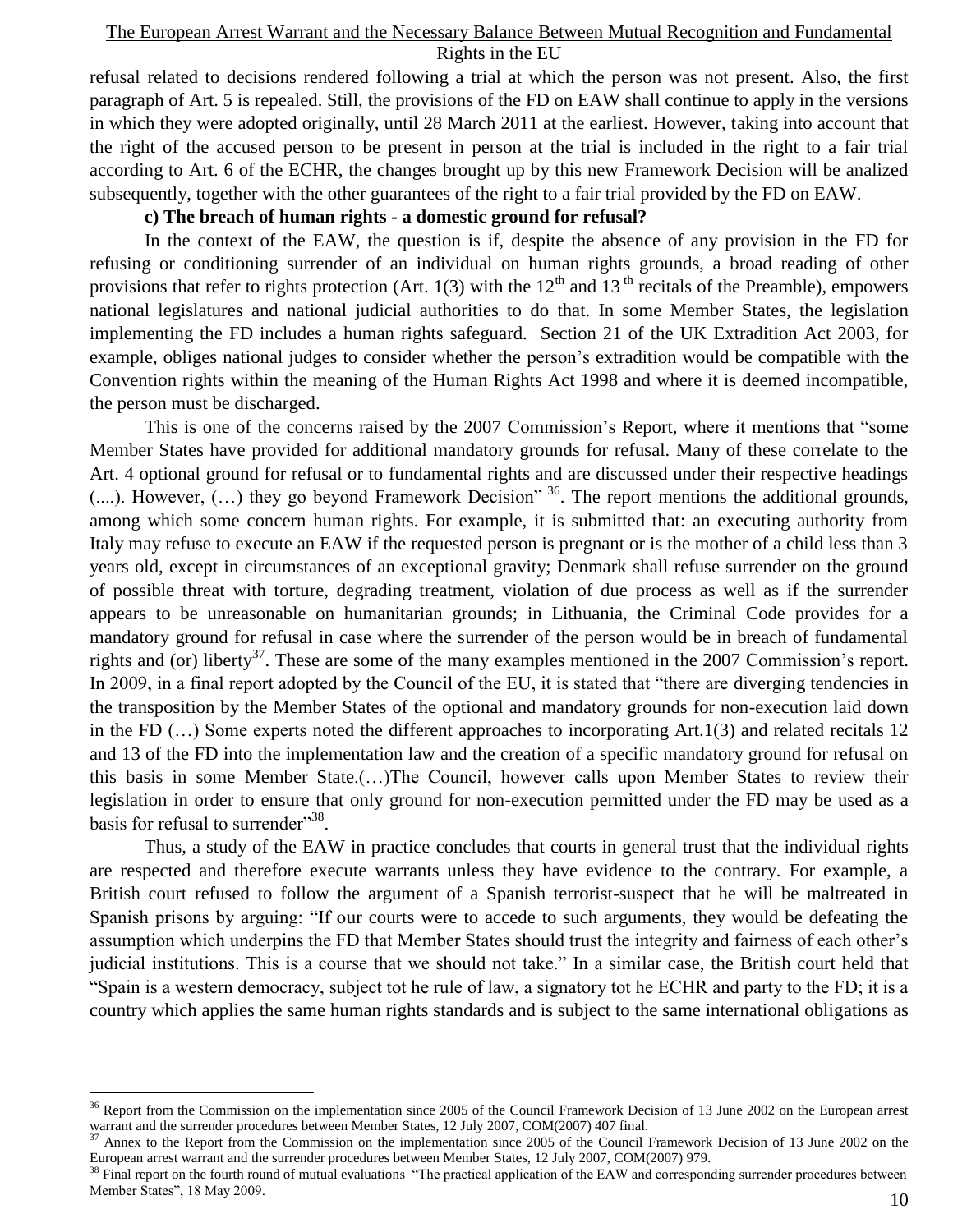the UK. These are surely highly relevant matters which strongly militate against refusing extradition on the grounds of the risk of violating those standards and obligations"<sup>39</sup>.

In respect to Romania, although the law implementing the FD does not provide as a ground for nonexecution the breach of fundamental rights, fact which is observed in Council"s report on Romania, still there are courts who refuse to execute an EAW on grounds of human rights protection<sup>40</sup>. For example, in a decision given by a Romanian Court of Appeal it is stated that "Art.1 (3) of the FD refers to Art. 6 of TEU which, in par.2, provides that the Union shall respect fundamental rights, as guaranteed by the ECHR and as they result from the constitutional traditions common to the Member States, as general principles of Community law. It appears, without any doubt, that the execution of the EAW shall be done under the condition that fundamental rights and liberties – in this case the right to liberty– are respected at the level of the guarantees offered by ECHR and it is the court's obligation to ensure this respect, before the verification of any other bars to surrender which may result from national law" <sup>41</sup>. In this case, the Romanian court decided that there had been a breach of Art. 5 par. 3 of ECHR and refused the execution of the EAW. Though, this is not the opinion of the Romanian High Court which stated in a decision that "the Romanian court, as an executing judicial authority, doesn"t have the jurisdiction to verify the lawfulness of the arrest decided by another Member State and it cannot state that this arrest has been imposed by the competent authorities through a breach of Art. 5 of ECHR $^{342}$ .

There has been reluctance on the part of certain national legislatures and judicial authorities to remain within the agreed and stipulated confines of management of the mutual recognition principle and many have gone beyond the contours of the permissible conditions and exceptions outlined above when implementing the FD. Acting in this manner is incompatible with the terms, but especially with the spirit of the FD, in that it evidences a degree of mutual distrust among the Member States $^{43}$ .

## **II.3. Fair trial rights**

Generally, the right to a fair trial is understood as the array of procedural safeguards enshrined in Art. 6 (1) of the ECHR, namely the right to a fair and public hearing within a reasonable time by an independent and impartial tribunal established by law. Similarly, Art. 47 and 48 of the CFREU refer explicitly to the right to a fair trial, as well as the presumption of innocence and the right of defence. In accordance with Art. 52(3) of the abovementioned instrument, these rights have the same meaning and scope as those guaranteed by the ECHR.

Surprisingly, no such correspondent exists in the body of the FD on the EAW. However, the right to a fair trial has not been altogether forgotten. The very first reference to this fundamental right is found in the second thesis of recital 12 of the Preamble, stating that the FD does not prevent a Member State from applying its constitutional rules relating to due process. As it will be further demonstrated in the paper, the principle has been embodied through the existence of circumscribed guarantees scattered all over the text of the FD.

### **a) Right to be informed**

 $\overline{a}$ 

Art. 11 of the FD, entitled "Rights of a requested person", provides that when a requested person is arrested, the executing competent judicial authority shall, in accordance with its national law, inform that person of the EAW and of its contents, and also of the possibility of consenting to surrender to the issuing judicial authority. This guarantee corresponds to Art. 5 (2) ECHR, which stipulates that everyone who is arrested shall be informed promptly, in a language which he understands, of the reasons for his arrest and of

<sup>39</sup> N.Keijzer, E.V. Sliedregt, *The EAW in practice*, The Hague: TMC Asser Press, 2009; decisions quoted by A. Lazowsky, S.Nash, pag. 46.

<sup>&</sup>lt;sup>40</sup> In Romania, the EAW Framework Decision was implemented by Law No. 302 of 28 June 2004, amended by Law No. 224/2006 and Law No. 222/2008. In the Evaluation report on the fourth round of mutual evaluations "The practical application of the EAW and corresponding surrender procedures between Member States"-Report on Romania from 20 May 2009, it is mentioned that "the grounds for refusal listed in the implementing law are in line with the FD. None of the grounds for non-execution envisaged as optional in the FD are taken as mandatory in the Romanian implementing law".

<sup>41</sup> Brasov Court of Appeal, Decision No. 30/F/N/24 March 2008, [www.jurindex.ro,](http://www.jurindex.ro/) 02 August 2010.

<sup>&</sup>lt;sup>42</sup> The High Court of Cassation and Justice, Decision No. 581/18 February 2008[, www.jurindex.ro,](http://www.jurindex.ro/) 02 August 2010.

<sup>43</sup> M. Fletcher, R.Lööf, B. Gilmore, *EU Criminal Law and Justice*, Edward Elgar Publishing Limited, UK, 2008, p. 118.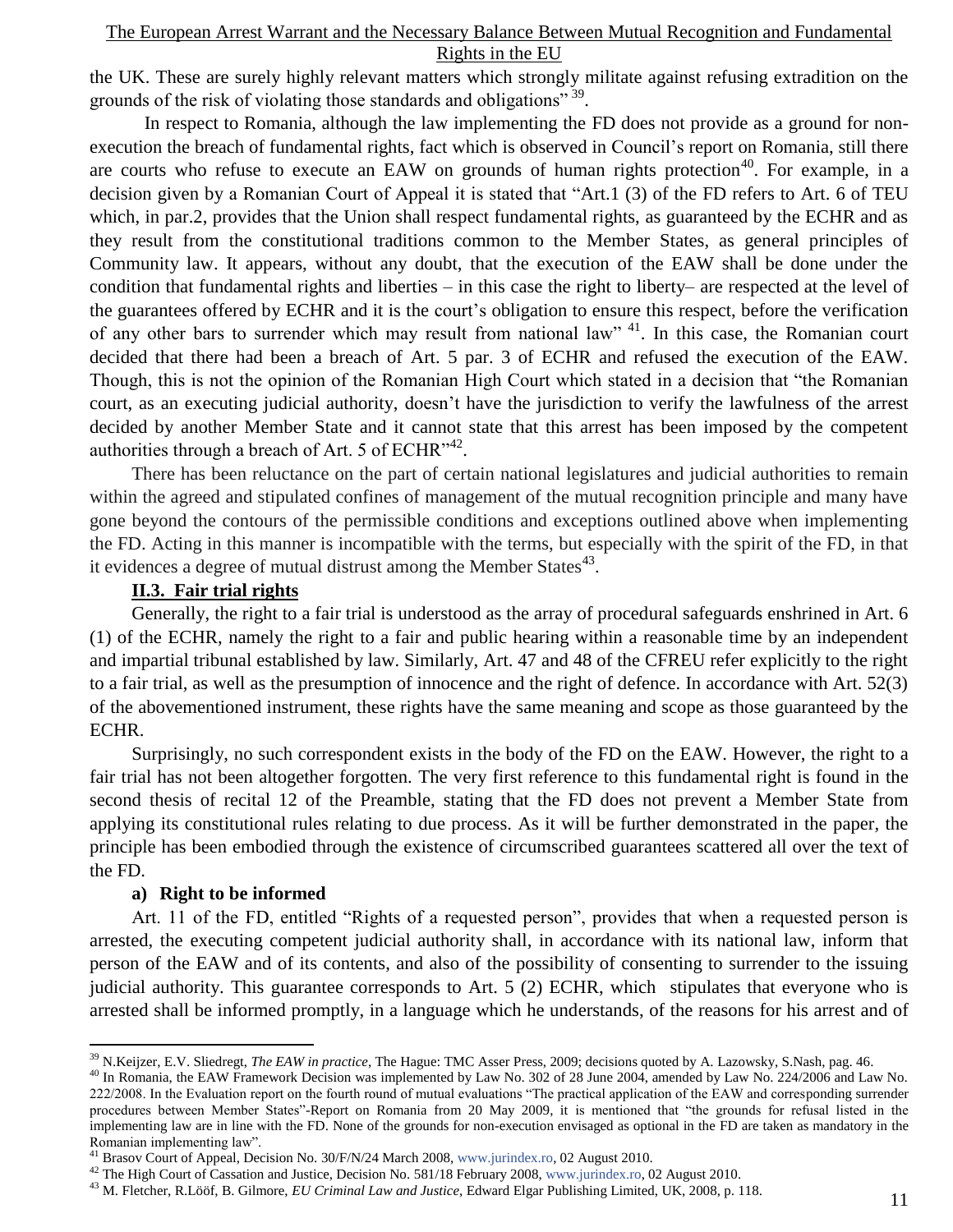any charge against him. Art. 6 (3)(a) ECHR also stipulates that everyone charged with a criminal offence has the right to be informed promptly, in a language which he understands and in detail, of the nature and cause of the accusation against him.

## **b) Right to legal assistance**

The second paragraph of Art. 11 establish that a requested person who is arrested for the purpose of the execution of an EAW shall have a right to be assisted by a legal counsel in accordance with the national law of the executing Member State. According to the Commission, the right to legal assistance is probably the key issue in procedural rights for requested persons. All requested persons are in a better position if they have a lawyer, and it is true that a person who is represented by a lawyer is in a far better position as regards enforcement of all his other rights, partly because he is better informed of those rights and partly because a lawyer will assist him in ensuring that having his rights be respected $44$ .

This guarantee goes in line with Art. 47 of the CFREU which provides that everyone shall have the possibility of being advised defended and represented. In addition, paragraph 3 of this provision demands that legal aid shall be made available to those who lack sufficient resources insofar as such aid is necessary to ensure effective access to justice. In accordance with Art. 52(3) of the abovementioned instrument, these rights have the same meaning and scope as those guaranteed by the ECHR.

The right to legal assistance is covered by Art. 6 (3) (b) and (c) of the ECHR, which stipulates the right of every suspect to have the necessary time and facilities at his disposal to prepare his defence properly. The suspect has the right to choose to defend himself, to be assisted by a lawyer of his own choosing, or to have a lawyer assigned to him in case he does not have the means to pay for a lawyer himself. The right to legal assistance arises immediately upon arrest, although a reasonable time is allowed for the lawyer to arrive<sup>45</sup>. Notwithstanding the fact that the requested person is entitled to defend himself, obligatory legal assistance can be prescribed under certain circumstances. In this respect, it must be highlighted that Art. 3 of the Proposal for a Council Framework Decision on certain Procedural rights in Criminal Proceedings throughout the  $EU^{46}$  established the obligation to provide legal assistance when the suspect is the subject of a EAW.

Even if it is widely acknowledged that legal assistance has to be effective and the State is under the obligation to ensure that the lawyer has the information necessary to conduct a proper defence<sup>47</sup> and that if legal assistance is ineffective, the State is obliged to provide the requested person with another lawyer<sup>48</sup> the ECtHR has clearly held that the lawyer's conduct is essentially an affair between the lawyer and his client. This is an important recognition by the ECtHR of the independence of the lawyer. However, the requested person should not be burdened with the risk of ineffective legal assistance. Therefore the ECtHR has held that "A state cannot be held responsible for every shortcoming on the part of a lawyer appointed for legal purposes; (…) under Art. 6 (3)(c) the contracting States are required to intervene only if a failure by counsel to provide effective representation is manifest or sufficiently brought to their attention<sup>"49</sup>. The requested person does not have to prove that he has been prejudiced due to lack of effective legal assistance<sup>50</sup>, nor is it necessary that damages have arisen<sup>51</sup>.

In this respect, the Romanian High Court established in one of its decisions that this right was violated in the procedure regarding the execution of an EAW, as the lower court dismissed the claim of the requested person"s lawyer regarding the postponement of the hearing and appointed an ex officio lawyer.

<sup>45</sup> ECtHR 8 February 1996, *John Murray* (Reports 1996-I).

<sup>&</sup>lt;sup>44</sup> Commission's Green Paper "Procedural Safeguards for Suspects and Defendants in Criminal Proceedings throughout the EU", Brussels, 19 February 2003, COM (2003) 75 final; Proposal for a "Council Framework Decision on certain Procedural rights in Criminal Proceedings throughout the European Union", Brussels, 28 April 2004, COM (2004) 328 final, 2004/0113 (CNS).

<sup>46</sup> Proposal for a "Council Framework Decision on certain Procedural rights in Criminal Proceedings throughout the European Union", Brussels, 28 April 2004, COM (2004) 328 final, 2004/0113 (CNS).

<sup>47</sup> ECtHR 9 April 1984, *Goddi* (A 76); ECtHR 4 March 2003, *Öcalan*, (no. 63486/00).

<sup>48</sup> ECtHR 13 May 1980, *Artico* (A 37).

<sup>49</sup> ECtHR 24 November 1993, *Imbrioscia* (A 275), par. 41.

<sup>50</sup> ECtHR 13 May 1980, *Artico* (A 37).

<sup>51</sup> ECtHR 19 February 1991, *Alimena* (A 195-D).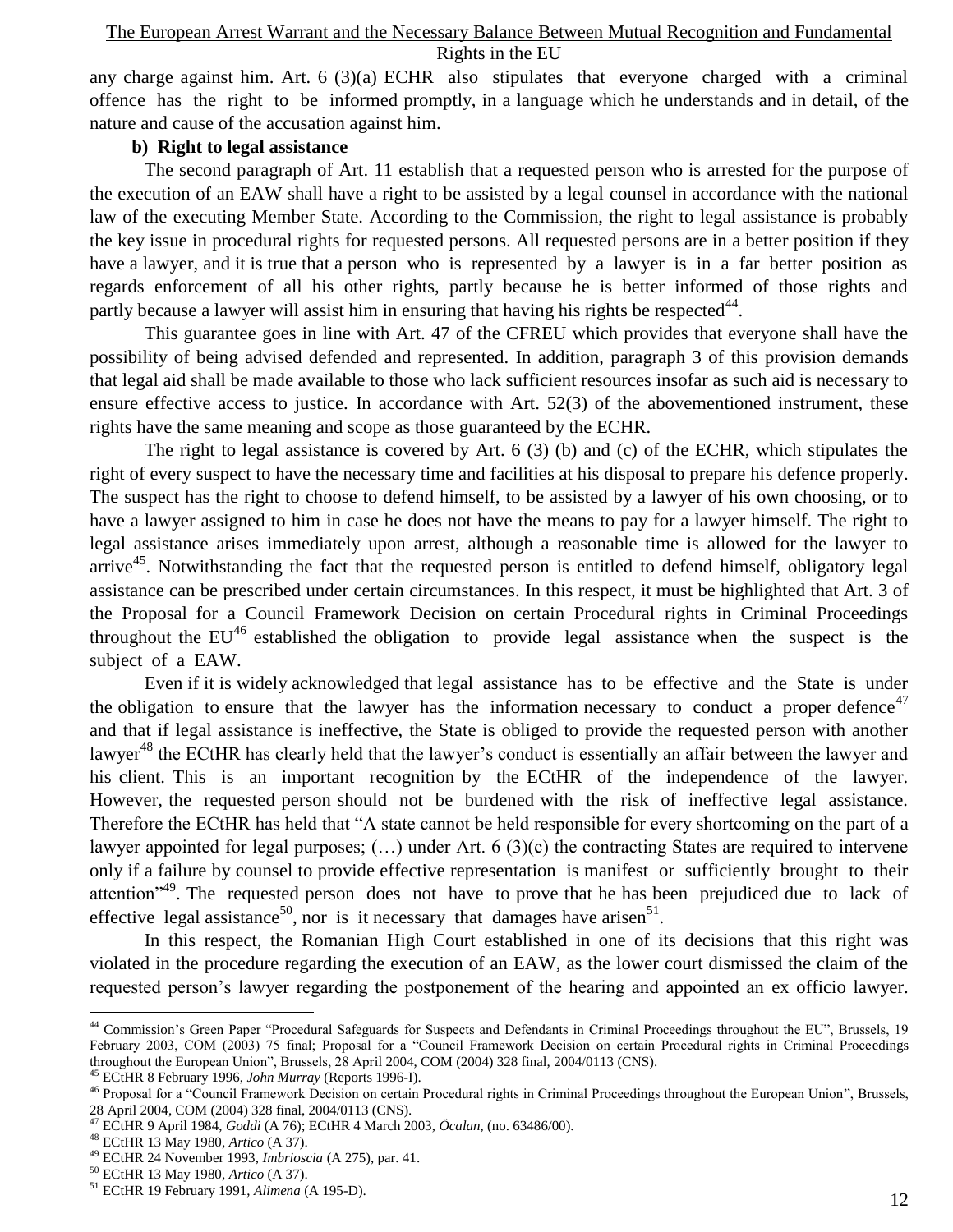The High Court took the view that the lower court violated the requested person"s right of defence, as the appointed lawyer did not have at disposal the necessary time and facilities to thoroughly study the case, being thus unable to provide an effective legal assistance to the client<sup>52</sup>.

As regards free legal aid, in accordance with the case law of the ECtHR, provision should be made for legal aid where the absence of such aid would make it impossible to ensure an effective remedy<sup>53</sup>. Therefore, legal aid is not unconditional. The ECtHR indicates three factors which should be taken into  $account^{54}$ : the seriousness of the offence and the severity of the potential sentence, the complexity of the case and the social and personal situation of the defendant. Member States are free to operate the system that appears to them to be the most effective as long as free legal advice remains available where the interests of justice demand it<sup>55</sup>.

Apart from the general principle established in Art. 11, the FD also provides some applications. Thus, in the case the requested person consents to surrender or renounces the speciality rule, the second paragraph of Art. 13 demands that each Member State shall adopt the measures necessary to ensure that consent and, where appropriate, renunciation, are established in such a way as to show that the person concerned has expressed them voluntarily and in full awareness of the consequences. To that end, the requested person shall have the right to legal counsel. Similarly, Art. 27 par. 3(f) states that renunciation (to the speciality rule) shall be drawn up in such a way as to make clear that the person has given it voluntarily and in full awareness of the consequences and, to that end, the person shall have the right to legal counsel.

#### **c) Right to interpretation and translation**

This guarantee also stems from the second paragraph of Art. 11 which provides that a requested person who is arrested for the purpose of the execution of an EAW shall have a right to be assisted by an interpreter in accordance with the national law of the executing Member State. It is highly important among fair trial rights, especially in those situations where the requested person is not a national of the executing Member State.

The CFREU does not specifically refer to this guarantee. However, it can be circumscribed to the right of defence prescribed by Art. 48. In addition, Art. 6 (3) (e) of the ECHR provides that every suspect is entitled to have the free assistance of an interpreter if he cannot understand or speak the language used in court. The right to free interpretation extends to all parts of the criminal proceedings, which means that Member States have to provide an interpreter as soon as possible after it has come to light that the suspect is in need of an interpreter<sup>56</sup>. This seems to be decided on an ad hoc basis by the official the suspect comes into contact with (police officers, lawyers, court staff, etc.). The ultimate duty to ensure fairness of the proceedings rests with the trial judge, since he is the ultimate guardian of the fairness of the proceedings<sup>57</sup>.

The recently adopted Directive on the rights to interpretation and to translation in the criminal proceedings, states in Art. 2 (5) that in proceedings for the execution of an EAW, the executing Member State shall ensure that its competent authorities provide any person subject to such proceedings who does not understand or speak the language of the proceedings, with interpretation<sup>58</sup>.

On the other hand, the right to free translation of documents is not explicitly mentioned in Art. 6 ECHR. It is, however, established in ECtHR case law and incorporated in the proposed Directive. The ECtHR held that only those documents, which the defendant "needs to understand in order to have a fair

<sup>52</sup> The High Court of Cassation and Justice, Decision no. 945/14 March 2008, [www.scj.ro,](http://www.scj.ro/) 12 August 2010.

<sup>53</sup> ECHR Judgment of 9.10.1979, *Airey* (A 32), par.11.

<sup>54</sup> ECtHR 24 May 1991, *Quaranta* (A 205), par. 35.

<sup>55</sup> Proposal for a "Council Framework Decision on certain Procedural rights in Criminal Proceedings throughout the European Union", Brussels, 28 April 2004, COM (2004) 328 final, 2004/0113 (CNS), section 60-61.

<sup>56</sup> ECtHR 28 November 1978, *Luedicke, Belkacem and Koç* (A 29).

<sup>57</sup> ECtHR 24 September 2002, *Cuscani* (no. 32771/96).

<sup>58</sup> EU Parliament and Council, "Directive on the rights to interpretation and to translation in the criminal proceedings", Brussels, 31 May 2010, 1420/2010. The Directive has been adopted by the EU Parliament on the 16<sup>th</sup> June 2010 and is expected to be confirmed by the EU Council in September 2010.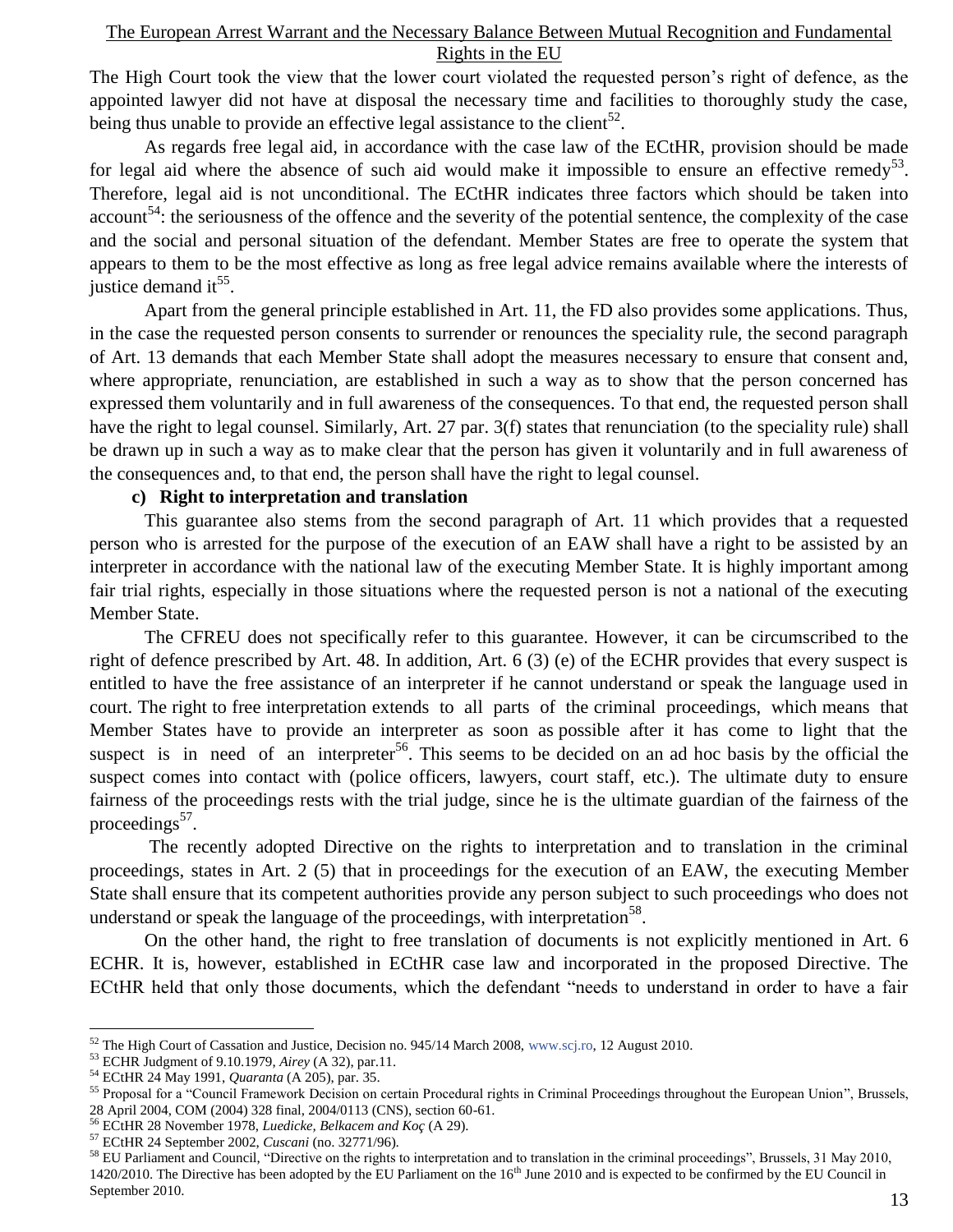trial", need to be translated<sup>59</sup>. The rules on how much material is translated vary according to the Member State and also in accordance with the nature of the case. Pursuant to the proposed Directive, essential documents that require translation include decisions depriving a person of his liberty, the charge/indictment and any judgment. Moreover, Art. 3(5) provides that in proceedings for the execution of an EAW, the executing Member State shall ensure that its competent authorities provide any person subject to such proceedings who does not understand the language in which the EAW is drawn up, or into which it has been translated by the issuing Member State, with a written translation of that document. In addition, the competent authorities shall decide in any given case whether any other document is essential, but the onus remains on the defence lawyer to ask for translations of any documents he considers necessary over and above what is provided by the authorities.

It should be noted that Member States are required to cover the costs of the interpretation and translation and that they are expected to ensure a sufficient quality of the interpretation and translation in order to safeguard the fairness of the proceedings.

#### **d) Hearing of the requested person**

 Pursuant to Art. 14 of the FD, where the arrested person does not consent to his or her surrender as referred to in Art. 13, he or she shall be entitled to be heard by the executing judicial authority, in accordance with the law of the executing Member State. Where the EAW has been issued for the purpose of conducting a criminal prosecution and the executing judicial authority must either agree that the requested person should be heard according to Art. 19 or agree to the temporary transfer of the requested person. In this respect, the abovementioned article states that the requested person shall be heard by a judicial authority, assisted by another person designated in accordance with the law of the Member State of the requesting court. The requested person shall be heard in accordance with the law of the executing Member State and with the conditions determined by mutual agreement between the issuing and executing judicial authorities. The competent executing judicial authority may assign another judicial authority of its Member State to take part in the hearing of the requested person in order to ensure the proper application of this Article and of the conditions laid down.

According to Art. 18 par. 3, in the case of temporary transfer, the person must be able to return to the executing Member State to attend hearings concerning him or her as part of the surrender procedure.

#### **e) Reasonable time spans**

Art. 17 par. 1 of the FD states that an EAW shall be dealt with and executed as a matter of urgency. Thus, the procedure must be rapid and effective. The overriding concern for celerity within the context of the EAW led to confining the procedure to imperative deadlines. Following the arrest of the person the judicial authority of the executing State has 60 days to legislate on surrender with a possible extension of 30 additional days for serious grounds and a reduced period of 10 days in the case of the consent of the person to his/her surrender. Although the possibility of not meeting these deadlines persists, the average time taken for execution has decreased from nine months to 43 days, which represents undoubtedly the guarantee of a better respect of the right to a fair trial<sup>60</sup>.

Nonetheless, pursuant to par. 4 of Art. 23, the surrender may exceptionally be temporarily postponed for serious humanitarian reasons, for example if there are substantial grounds for believing that it would manifestly endangers the requested person's life or health. The execution of the EAW in this situation shall take place as soon as these grounds have ceased to exist.

### **f) Right to an effective remedy**

 $\overline{a}$ 

 This fundamental right is enshrined in the first paragraph of Art. 47 of the CFREU, which provides that everyone whose rights and freedoms guaranteed by the law of the Union are violated has the right to an effective remedy before a tribunal and corresponds to Art. 6 and 13 of the ECHR. However, in Community

<sup>59</sup> ECtHR 19 December 1989, *Kamasinksi* (A 168); see also ECtHR 14 January 2003, *Lagerblom* (no. 26891/95).

<sup>&</sup>lt;sup>60</sup>Commission's reports of 23<sup>rd</sup> February 2005 and 24<sup>th</sup> January 2006 based on article  $34$  of the framework decision by the Council of 13th June 2002 relative to the EAW and surrender procedures between Member States, COM (2005) 63 final and COM (2006) 8 final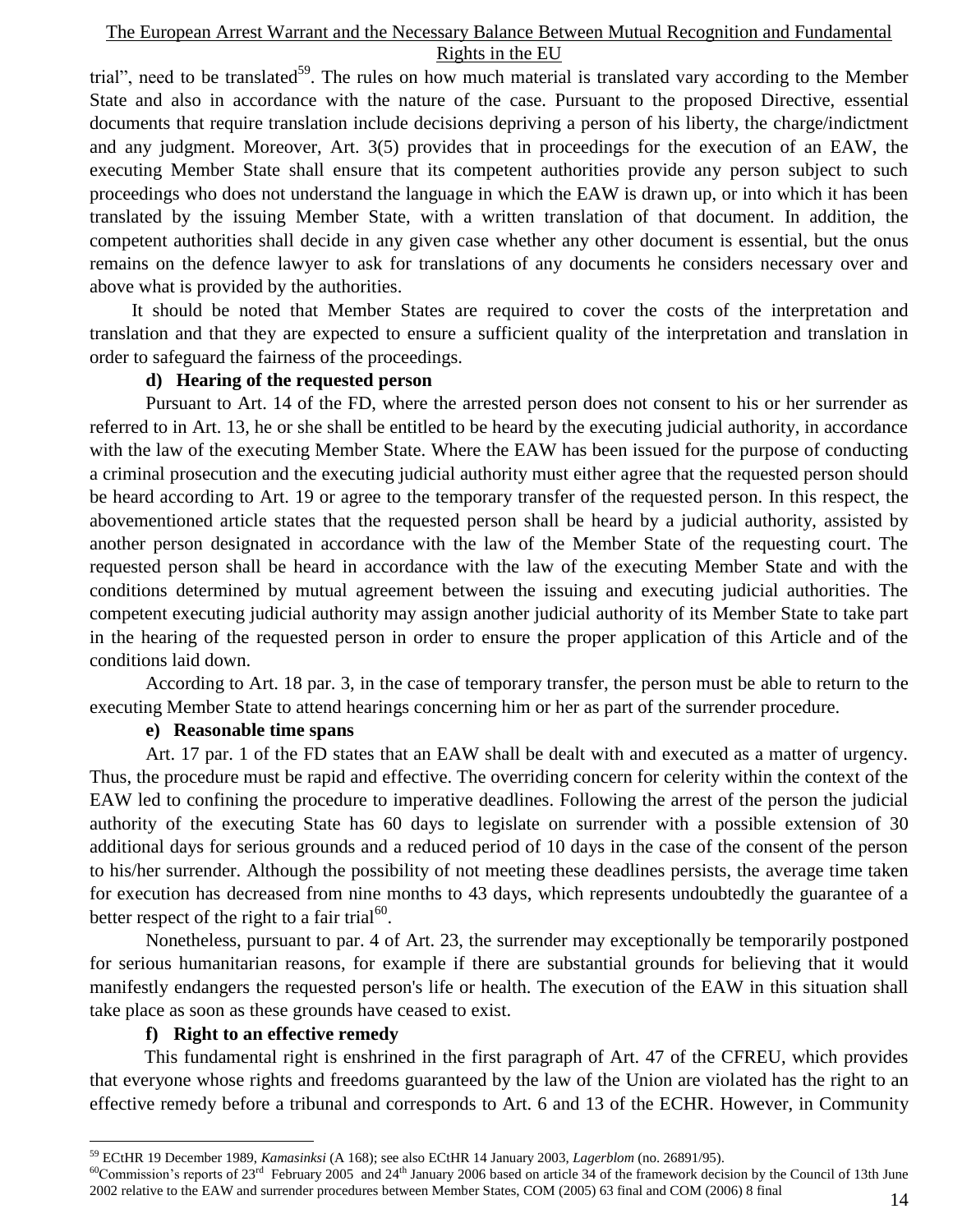law the protection is more extensive since it guarantees the right to an effective remedy before a court. The ECJ enshrined the principle in its case-law long before the existence of the FD on EAW through judgments such as *Johnston*<sup>61</sup>, *Heylens*<sup>62</sup> and *Borell*i<sup>63</sup>.

The FD on EAW complies with this right through Art. 5 which states that the executing State can subordinate the execution of the warrant to the acquisition by the issuing State of guarantees, the final aim of which are to protect the person. This faculty includes cases of decisions *in abstentia* and of infractions punished by a life sentence. Thus, according to the first paragraph of the aforementioned article, where the EAW has been issued for the purposes of executing a sentence or a detention order imposed by a decision rendered in absentia and if the person concerned has not been summoned in person or otherwise informed of the date and place of the hearing which led to the decision rendered in absentia, surrender may be subject to the condition that the issuing judicial authority gives an assurance deemed adequate to guarantee the person who is the subject of the EAW that he or she will have an opportunity to apply for a retrial of the case in the issuing Member State and to be present at the judgment  $64$ .

Furthermore, if the offence on the basis of which the EAW has been issued is punishable by custodial life sentence or life-time detention order, the execution of the said arrest warrant may be subject to the condition that the issuing Member State has provisions in its legal system for a review of the penalty or measure imposed, on request or at the latest after 20 years, or for the application of measures of clemency to which the person is entitled to apply for under the law or practice of the issuing Member State, aiming at a non-execution of such penalty or measure.

#### *g) Rights granted by Council Framework Decision 2009/299/JHA*

 As a premise, recital 1 of the Preamble refers explicitly to the right of an accused person to appear in person at the trial, which is included in the right to a fair trial provided for in Art. 6 of the ECHR, as interpreted by the ECtHR. In order to exercise this right, the person concerned needs to be aware of the scheduled trial. Under this FD, the person's awareness of the trial should be ensured by each Member State in accordance with its national law, it being understood that this must comply with the requirements of the Convention.

The provisions of this amending FD set conditions under which the recognition and execution of a decision rendered following a trial at which the person concerned did not appear in person should not be refused. These are alternative conditions; when one of the conditions is satisfied, the issuing authority, by completing the corresponding section of the EAW, gives the assurance that the requirements have been or will be met, which should be sufficient for the purpose of the execution of the decision on the basis of the principle of mutual recognition.

The right to a retrial or an appeal is reinforced by the FD. Thus, recitals 11 and 12 of the Preamble provide that such a retrial, or appeal, is aimed at guaranteeing the rights of the defence and is characterised by the following elements: the person concerned has the right to be present, the merits of the case, including fresh evidence are re-examined, and the proceedings can lead to the original decision being reversed. The right to a retrial or appeal should be guaranteed when the decision has already been served as well as, in the case of the EAW, when it had not yet been served, but will be served without delay after the surrender. Moreover, the retrial or appeal shall begin within due time after the surrender.

The FD also addresses the right of the requested person to be informed. Pursuant to Art. 13, if an EAW is issued for the purpose of executing a custodial sentence or detention order and the person concerned has not previously received any official information about the existence of the criminal proceedings against him or her, nor has been served with the judgment, this person should, following a request in the executing Member State, receive a copy of the judgment for information purposes only. The issuing and executing

<sup>61</sup> ECJ, C-222/84, *Johnston*.

<sup>62</sup> ECJ, C-222/86, *Heylens*.

<sup>63</sup> ECJ, C-97/91, *Borelli* .

<sup>&</sup>lt;sup>64</sup> Art. 5 par. 1 of the FD on EAW is still in force, as the Framework Decision 2009/299/JHA which repeales it, has not yet entered into force.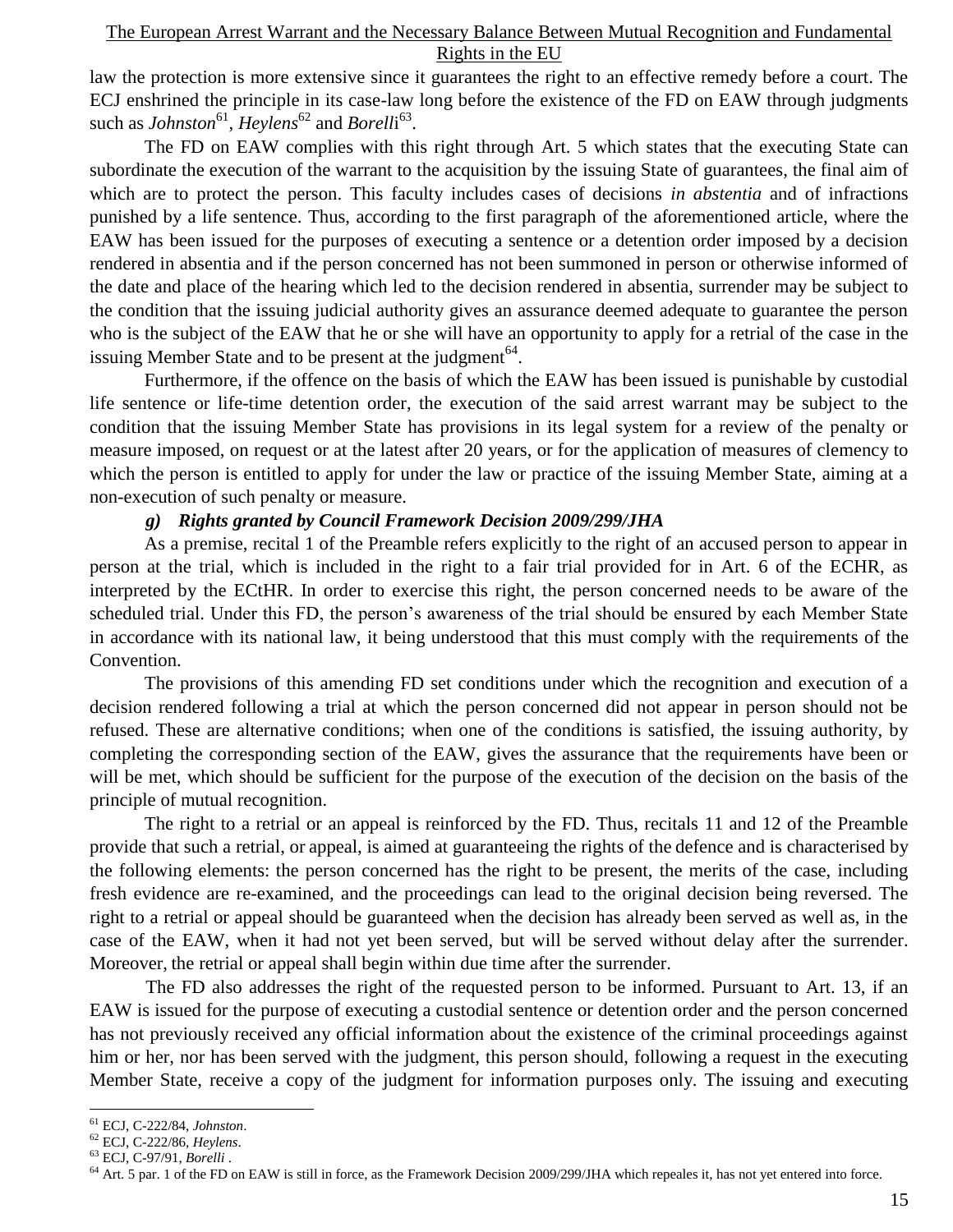judicial authorities should, where appropriate, consult each other on the need and existing possibilities to provide the person concerned with a translation of the judgment, or of essential parts thereof, in a language that the person understands.

Finally, it should be noted that the FD demands that the detention of that person awaiting such retrial or appeal shall, until these proceedings are finalised, be reviewed in accordance with the law of the issuing Member State, either on a regular basis or upon request of the person concerned. Such a review shall in particular include the possibility of suspension or interruption of the detention.

## **II. 4. Right to liberty and security**

Art. 6 CFREU provides that everyone has the right to liberty and security of person. This corresponds to the rights guaranteed by Art. 5 of the ECHR, and in accordance with Art. 52(3) of the Charter, they have the same meaning and scope. Consequently, the limitations which may legitimately be imposed on them may not exceed those permitted by the ECHR. These standards represent an important guarantee afforded to the suspect against the risk of arbitrary decisions regarding its liberty<sup>65</sup>. Therefore, preventive arrest must remain an exception, whilst freedom should be the rule<sup>66</sup>.

In order to comply with these requirements, the FD on EAW enforces two main guarantees. Thus, Art. 12 establishes that when a person is arrested on the basis of an EAW, the executing judicial authority shall take a decision on whether the requested person should remain in detention, in accordance with the law of the executing Member State. The person may be released provisionally at any time in conformity with the domestic law of the executing Member State, provided that the competent authority of the said Member State takes all the measures it deems necessary to prevent the person absconding. Moreover, Art. 26 requires that the issuing Member State deducts all periods of detention arising from the execution of an EAW from the total period of detention to be served in the issuing Member State as a result of a custodial sentence or detention order being passed. To that end, all information concerning the duration of the detention of the requested person on the basis of the EAW shall be transmitted by the executing judicial authority or the central authority to the issuing judicial authority at the time of the surrender.

Regarding the practical implications of this guarantee, it should be mentioned that in 2008, a Romanian Court of Appeal refused to execute an EAW concerning a Romanian citizen issued by the Hungarian judicial authorities as it considered that the requested person's right to liberty and security was violated<sup>67</sup>. The Court took into consideration the circumstances of the case, namely that the requested person had been convicted by the Hungarian Courts to 4 years imprisonment. Previously, he had remained in pre-trial arrest for a period of 3 years and 4 months, after which he was released. The Romanian Court argued that the execution of an EAW must ensure the same level of protection of the requested person"s fundamental rights as afforded by the ECHR and based it's reasoning on Art. 1 (3) of the FD on EAW. Therefore, considering that, the pre-trial detention had surpassed what was considered to be a reasonable period of time according to ECtHR caselaw, the Court refused to execute the EAW<sup>68</sup>. However, the Court of Appeal's decision was reversed by the High Court, which took the view that a Romanian court, as an executing judicial authority, does not have jurisdiction to verify if the pre-trial arrest ordered by the judicial authority of the issuing state was lawful and sustained and, therefore, it cannot state that this measure violates Art. 5 of the ECHR. The national court's jurisdiction in this procedure resumes to verifying the compliance with the formal requirements of the EAW and the incidence of a possible ground for non-execution of those expressly provided by  $law^{69}$ .

 $\overline{a}$ 

<sup>68</sup> ECtHR, 07 May 1974, *Neumeister*, (A 017), ECtHR, 2 December 2003, *Imre* (no 53129/99), ECtH, 6 April 2000, *Labita* (no 26772/95)

<sup>65</sup> ECtHR, 19 May 2004, *Gusinskiy* (no. 70276/01).

<sup>66</sup> ECtHR, 27 June 1968, *Wemhoff* (no 2122/64).

<sup>67</sup> Braşov Court of Appeal, decision no. 30/F/N, 24 March 2008, [www.jurindex.ro,](http://www.jurindex.ro/) 10 August 2010.

 $^{69}$  The High Court of Cassation and Justice, Decision no. 581/18 February 2008. In the same line are Decision no. 400/24 April 2007, Decision no 2862/28 May 2007 and Decision no. 4045/ 30 August 2007 of the High Court, [www.scj.ro,](http://www.scj.ro/) 10 August 2010.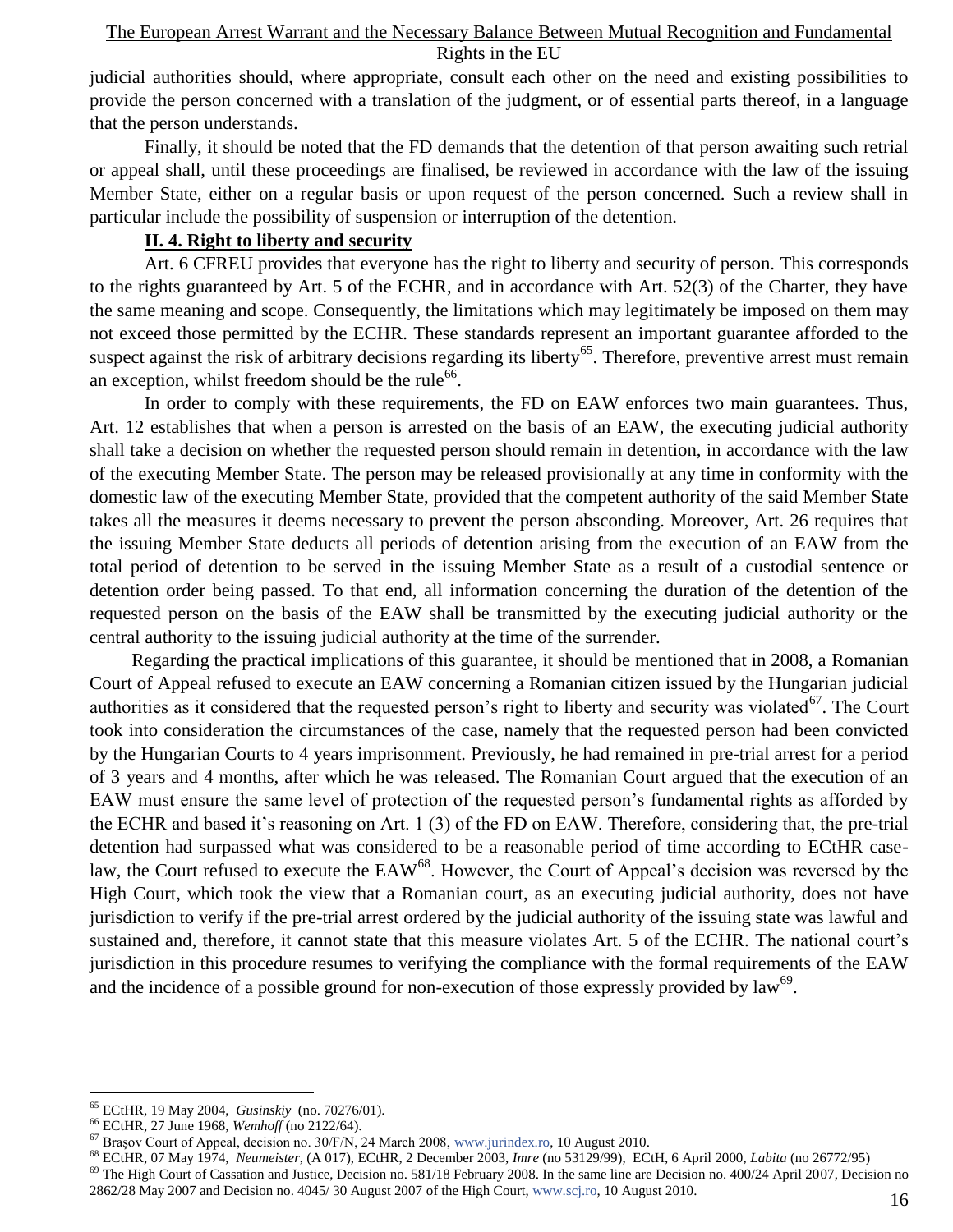It must be mentioned that the lower courts embraced the High Court's point of view and no decision refusing the execution of an EAW on grounds that the requested person"s fundamental rights granted by the ECHR have been violated by the issuing state was pronounced in  $2009^{70}$ .

# **II.5. The Speciality Principle**

Generally speaking, the principle of speciality in the field of the EAW restricts the powers of the issuing judicial authorities which received a person surrendered from the executing state. The prosecuting state may exercise its criminal jurisdiction only within the limits and the conditions of surrender which have been checked and approved by the sending state. The speciality rule is designed to protect the right of the person surrendered not to be prosecuted or to have to serve a sentence which refers to facts committed prior to his surrender, other than those for which his surrender was granted. The background to this rule was the concern that the requesting state would limit its request to acts for which surrender would be granted and to conceal its intent to try the requested person for other facts, for instance facts where double criminality did not prevail. Without the speciality rule, the requesting state will have the possibility, once it has custody of the requested person, to "settle" the case it would otherwise not have been able to do so<sup>71</sup>.

The right to speciality is stipulated in Art. 27 and 28 of the FD. According to Art. 27 (2), "a person surrendered may not be prosecuted, sentenced or otherwise deprived of his or her liberty for an offence committed prior to his or her surrender other than that for which he or she was surrendered". Art. 28 refers to the surrender of a person to a Member State, other than the executing Member State, pursuant to an EAW issued for an offence committed prior to his or her surrender and also to the extradition of the surrendered person to a third State.

The exceptions from the rule stipulated by Art. 27(2) are found in paragraphs 1 and 3 of the same article. The right to speciality may be renounced by the Member States in general, by the person concerned (before or after surrender) and by the executing judicial authority. A further category of exceptions from the speciality rule concerns the relevant sanctions<sup>72</sup> and the specific behaviour of the surrendered person, namely his decision to remain in the prosecuting country. In the situation when the offence in question is not punishable by a custodial sentence or detention order, a requesting Member State may initiate criminal proceedings and sentence the surrendered person because, in this particular case, the person is neither during the proceedings nor as a result thereof effectively restricted is his personal liberty (fines or other sanctions may be imposed).

Since the rule of speciality also applies in cases of subsequent surrender or extradition, Art. 28 provides for the surrender to another Member State than where the original request was issued. The subsequent surrender to another Member State is set out in paragraphs 1-3. The subsequent extradition to a third state (a non-EU Member State) is addressed in Art. 28(4). In general, a subsequent surrender requires the consent of the executing Member State or the person surrendered or the executing judicial authority. Consent to subsequent extradition may only be given by the competent authority of the surrendering Member State, and not by the person concerned. Further, Art. 28 stipulates exceptions to the right to speciality which are only applicable for "subsequent surrender" and not for "subsequent extradition"<sup>73</sup>.

In a recent case concerning the interpretation of Art. 27 of the FD, the ECJ stated that "in order to establish whether the offence under consideration is an "offence other" than that for which the person was surrendered within the meaning of Art. 27(2) (…), it must be ascertained whether the constituent elements of the offence, according to the legal description given by the issuing State, are those in respect of which the person was surrendered and whether there is a sufficient correspondence between the information given in

 $70$  EU Council - Evaluation Report on the Fourth Round of Mutual Evaluations "The practical application of the European Arrest Warrant and Corresponding Surrender Procedures Between Member States", Report on Romania, 27 April 2009, 8267/1/09 REV 1.

<sup>71</sup> R.Blekxtoon,W. v. Ballegooij, *Handbook on the European arrest warrant*, T.M.C. Asser Press, The Hague, 2005.

The offence is not punishable by a custodial sentence or detention order, the criminal proceedings do not give rise to the application of a measure restricting personal liberty and the situation when the person could be liable to a penalty or a measure not involving the deprivation of liberty, although the enforcement of the penalty may result in the restriction of personal liberty.

<sup>73</sup> N. Keijzer, E.V. Sliedregt, *The European arrest warrant in practice*, The Hague : TMC Asser Press, 2009.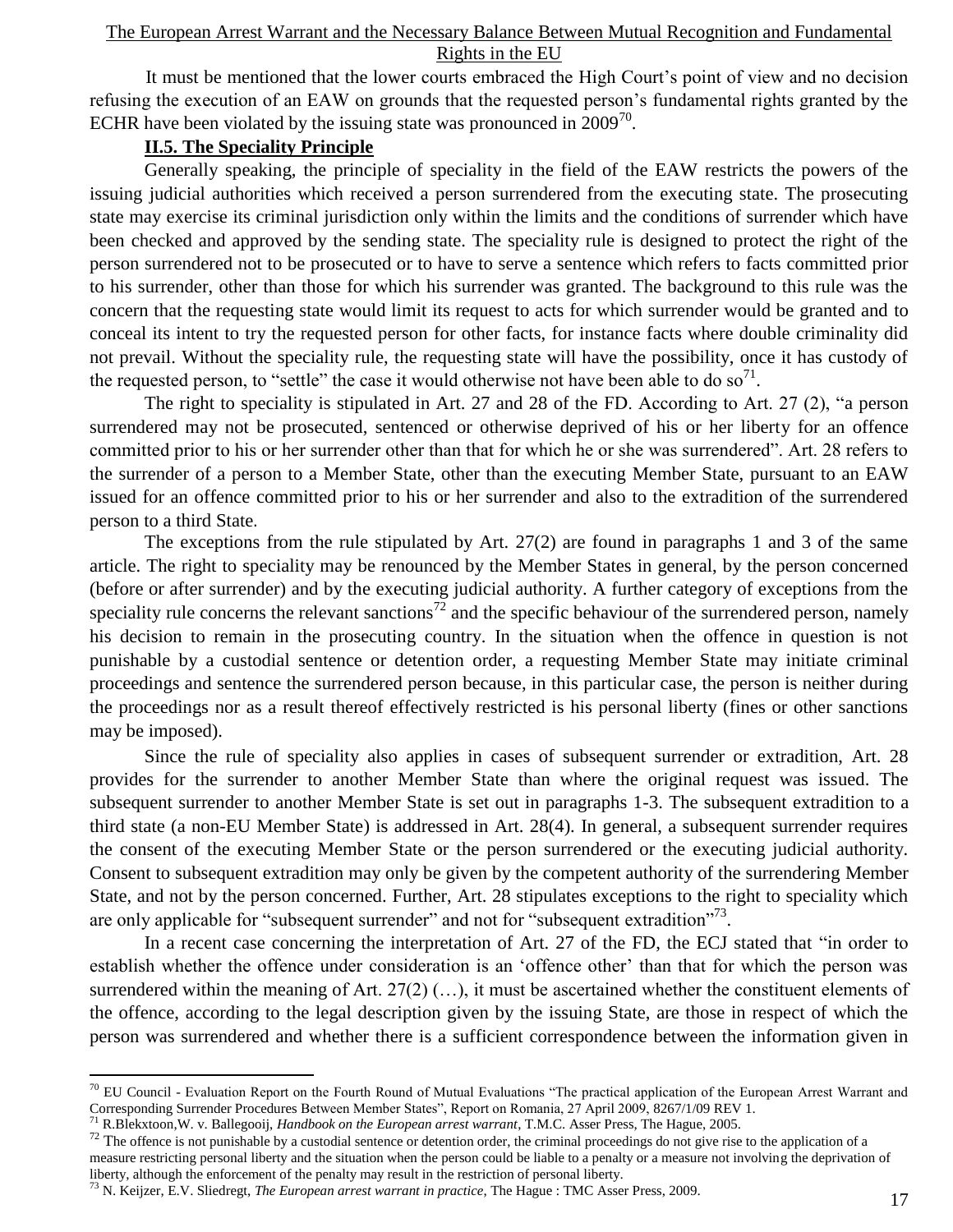the arrest warrant and that contained in the later procedural document. Modifications concerning the time or place of the offence are allowed, in so far as they derive from evidence gathered in the course of the proceedings conducted in the issuing State concerning the conduct described in the arrest warrant, do not alter the nature of the offence and do not lead to grounds for non-execution under Art. 3 and 4 of the FD  $(...)$ . The exception in Art. 27(3)(c) must be interpreted as meaning that, where there is an 'offence other' than that for which the person was surrendered, consent must be requested, in accordance with Art. 27(4), and obtained if a penalty or a measure involving the deprivation of liberty is to be executed. The person surrendered can be prosecuted and sentenced for such an offence before that consent has been obtained, provided that no measure restricting liberty is applied during the prosecution or when judgment is given for that offence. The exception in Art. 27(3)(c) does not, however, preclude a measure restricting liberty from being imposed on the person surrendered before consent has been obtained, where that restriction is lawful on the basis of other charges which appear in the  $EAW^{\prime\prime 74}$ .

Despite the importance of the speciality rule in the protection of the surrendered person"s rights, there are some concerns regarding the operation of the speciality rule in practice, which may be problematic sometimes. In this respect, in the Council's report mentioned above concerning the practical application of the EAW it is emphasized the fact that "the speciality rule is a delicate issue as it concerns the position of individuals and procedural safeguards; any change of the system requires thorough reflection and analysis in advance". The Council encourages Member States to analyse their practice with a view to identifying means of resolving problems associated with the practical application of the speciality rule. The coordination within the Member States should be improved. In doing so, consideration should be given to the possibility of making the notifications envisaged in Art. 27(1) and 28 (1) of the  $FD^{75}$ .

## **CONCLUSION**

 $\overline{a}$ 

The high degree of interest in the EU towards safeguarding the most important values of society and the guarantees for individuals that take part in social interaction, in the field of law and beyond, was first highlighted by the common intention of Member states to become part to the ECHR, as individual nation and as a separate entity- the EU. Another step was made by the ECJ, in its case-law, by analyzing and debating the problem of human rights prior to the existence of an EU legal document that recognizes them outside the ECHR border. The growing need to ensure security for the citizens at the European level resulted into passing the CFREU a document that not only includes the ECHR rights but also widens the sphere of protection. The tendency to increase protection standards was felt in the field of European cooperation in criminal matters, as well, and this path was highlighted both at the legislative level and in the member states jurisprudence, in a de facto manner. The EAW FD aims to ensure a good balance between efficiency and strict guarantees that the requested person's fundamental rights are respected. In implementing the FD, Member States and national courts have to respect the provisions of the CFREU and the ECHR and to ensure that they are respected

Firstly, passing from previous extradition acts to the current EAW FD enriched as a whole the legal basis for protection, creating a frame of procedural guarantees for the subject of EAW. This leap is recognized by both the EU institutions and the member states. The framework decision"s body comprises itself of numerous guarantees, that even if they are not in direct reference to the ECHR can be easily linked to the rights safeguarded by those provisions: the right to be heard by a judge, the right to a fair trial, the right to legal aid and to an interpreter.

Secondly, the European concern for human rights translated itself in the inclusion of safeguarding human rights principle in the preamble of EAW FD, as a primary requirement for any legal measure in the EAW procedure. Even if this provision does not create, by itself, an additional benefit for the subject of

<sup>74</sup> ECJ, C-388/08 PPU, *Criminal proceedings against Artur Leymann and Aleksei Pustovarov*.

 $75$  Final report on the fourth round of mutual evaluations "The practical application of the EAW and corresponding surrender procedures between Member States" – 18 May 2009.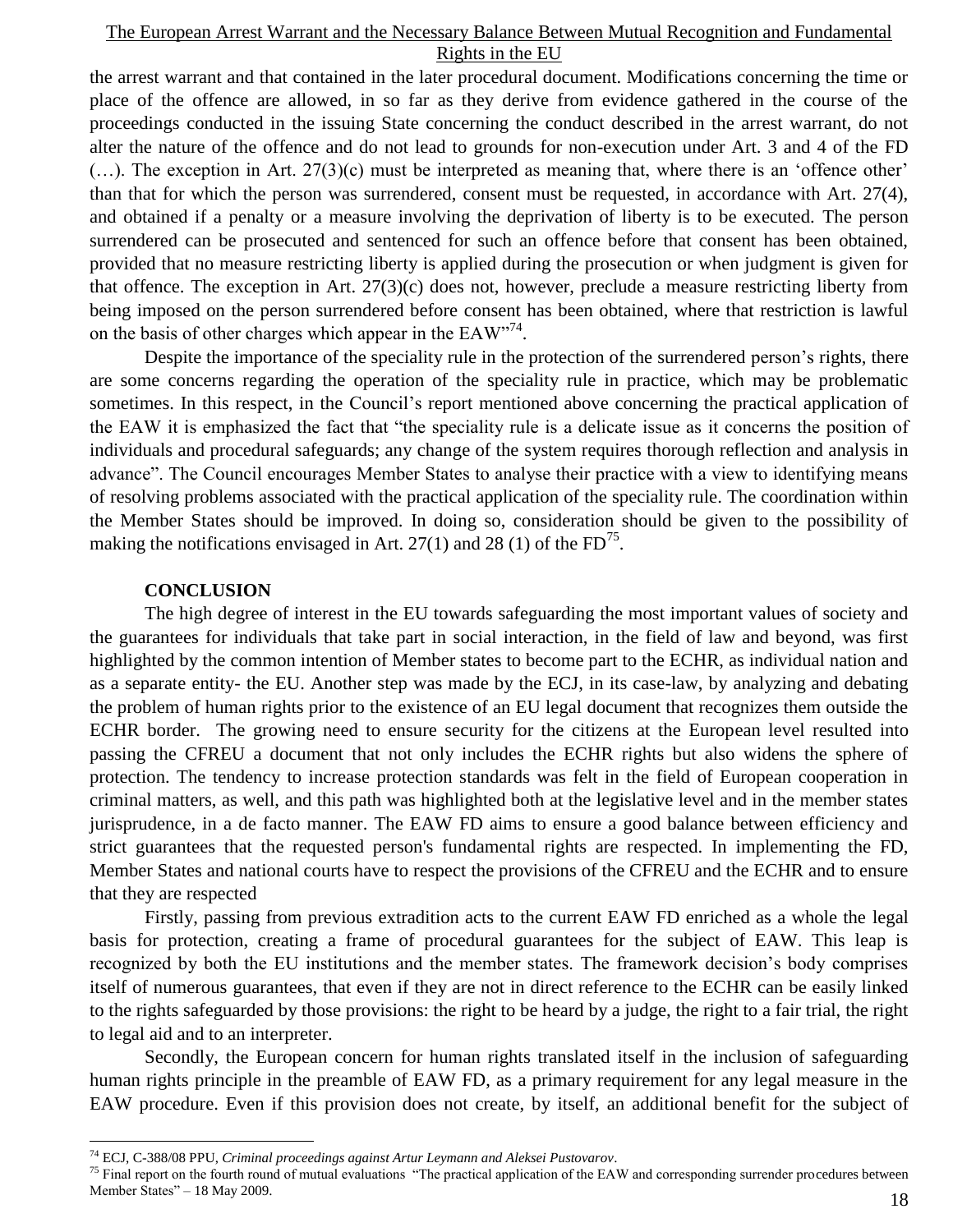EAW and doesn"t increase the standard of protection applied, nevertheless, it stands as a proof of European way of thinking and of member states' common legal heritage. It would be desirable that, in the future, the requirement of safeguarding human rights in the EAW proceedings be legislated inside the text of the FD in order to have clear legal force.

Thirdly, the ongoing modification to the EAW FD shows a clear pattern of augmentation in the area of procedural guarantees. The FD 2009/299/JHA is the best example of this process, its main objective being setting the conditions under which a member state can recognize and execute a decision rendered following a trial at which the person concerned did not appear in person, thus assuring the right to a fair trial for the individual involved.

At a jurisprudential level ECJ tried to clarify and unify the provisions of EAW FD in order for member states to reach common ground and to increase the certainty of the procedures. At a national level member states sought to include the ECHR standard in their legal circuit when dealing with the execution of EAW by embracing as a reason for non-execution the breach of individual rights, even if this step goes beyond the boundaries of EAW FD.

Despite all these efforts, criminal law in general remains a legal domain that is resistant to assumptions, generalizations and extending from one case to another the solutions found. By nature criminal law must be clear, predictable and based on solid proofs and EAW proceedings cannot be the exception from the rules. The paradox occurs if we take into consideration that the basis of the EAW proceedings implies a high degree of mutual trust and relies on the assumption that every member state conducts a fair trial and offers all the guarantees for the parties. This assumption, while in a great number of cases turns out to be true, is sometimes contradicted by the constant jurisprudence of ECtHR regarding violations of article 5 or 6 of ECHR. This reality is reflected in the conduct of member states when dealing with the execution of EAW: some of them introduced a distinct reason for non-execution when transposing the FD into national law others analyze the problem of human rights despite the lack of legal basis in the EAW proceedings but almost all of the member states, one way or another, tend to regard the violation of human rights as rising above the blind mutual trust.

Facing this state of affairs, the goal of our paper was to point out that a balance between mutual trust and actively protecting human rights must be embraced and achieved in the EAW procedure. We don"t deny that such a stable equilibrium is hard to obtain and preserve but the result of not having it might generate a rupture either in the EAW process, which was designed to be rapid and effective or in the field of protecting human rights, which are the basis of modern law.

Multiple solutions can be elaborated in order to solve this problem, and even if none of them is perfect, some may prove more viable than others. We believe that a suitable solution must be acceptable for all member states and must induce a common response and in the same time must ensure the greatest standard of protection achievable in this set of proceedings.

The first solution is based on total and unconditioned trust between member states and it implies neglecting the issue of human rights protection in the EAW proceedings. In this scenario, all member states will consider that there is no possibility of violating human rights by another member state and they will execute the warrant without taking into consideration this problem. The drawbacks of such a decision might be that it contravenes with a reflex that member states have developed, to at least skim any legal issue for problems related to fundamental rights, it neglects the reality that such violation of human rights from the part of member states is still a reality nowadays and it can be perceived as a way of bypassing the whole system of legal guarantees. In the end this solution may rupture any kind of balance between the 2 principles in discussion and may trigger an attitude of neglect towards the guarantees of a fair trial.

Another radical solution shifts to the opposite pole, by reducing the mutual trust to a minimum, and creating a preliminary stage in the EAW proceedings during which the member state that has to execute the warrant examines if all fundamental rights and guarantees have been observed. The first result one might perceive from this change is a transformation of the mutual trust into mutual distrust. There would also be the